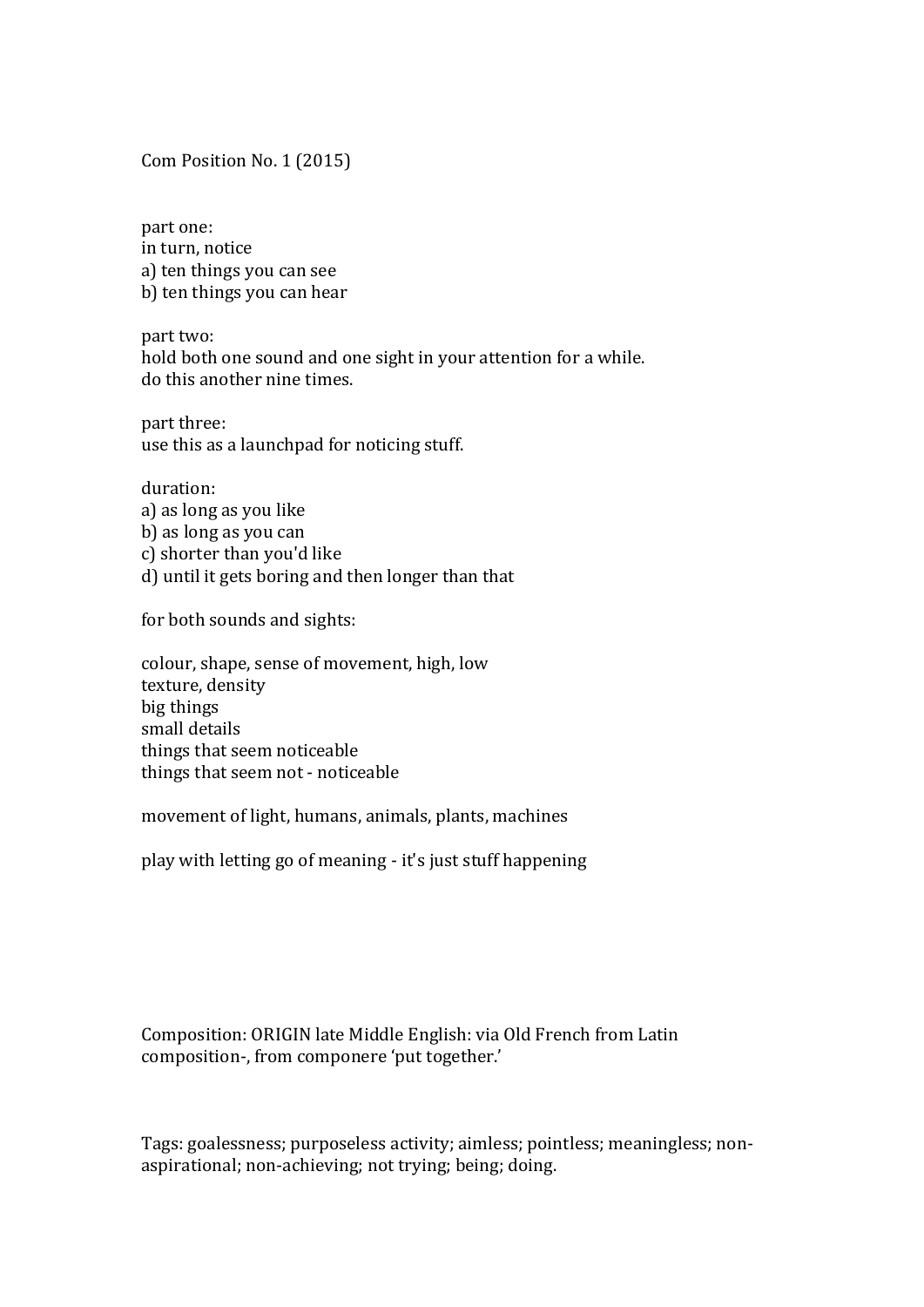Com Position No. 2 (2015)

notice any or all of these things (unrelated or related): a sound a sight a taste a smell a feeling in your body notice them together for a while

let your attention wander to different combinations of these things

duration: a) as long as you like b) as long as you can c) shorter than you'd like d) until it gets boring and then longer than that

play with letting go of meaning - it's just stuff happening

Composition: ORIGIN late Middle English: via Old French from Latin composition-, from componere 'put together.'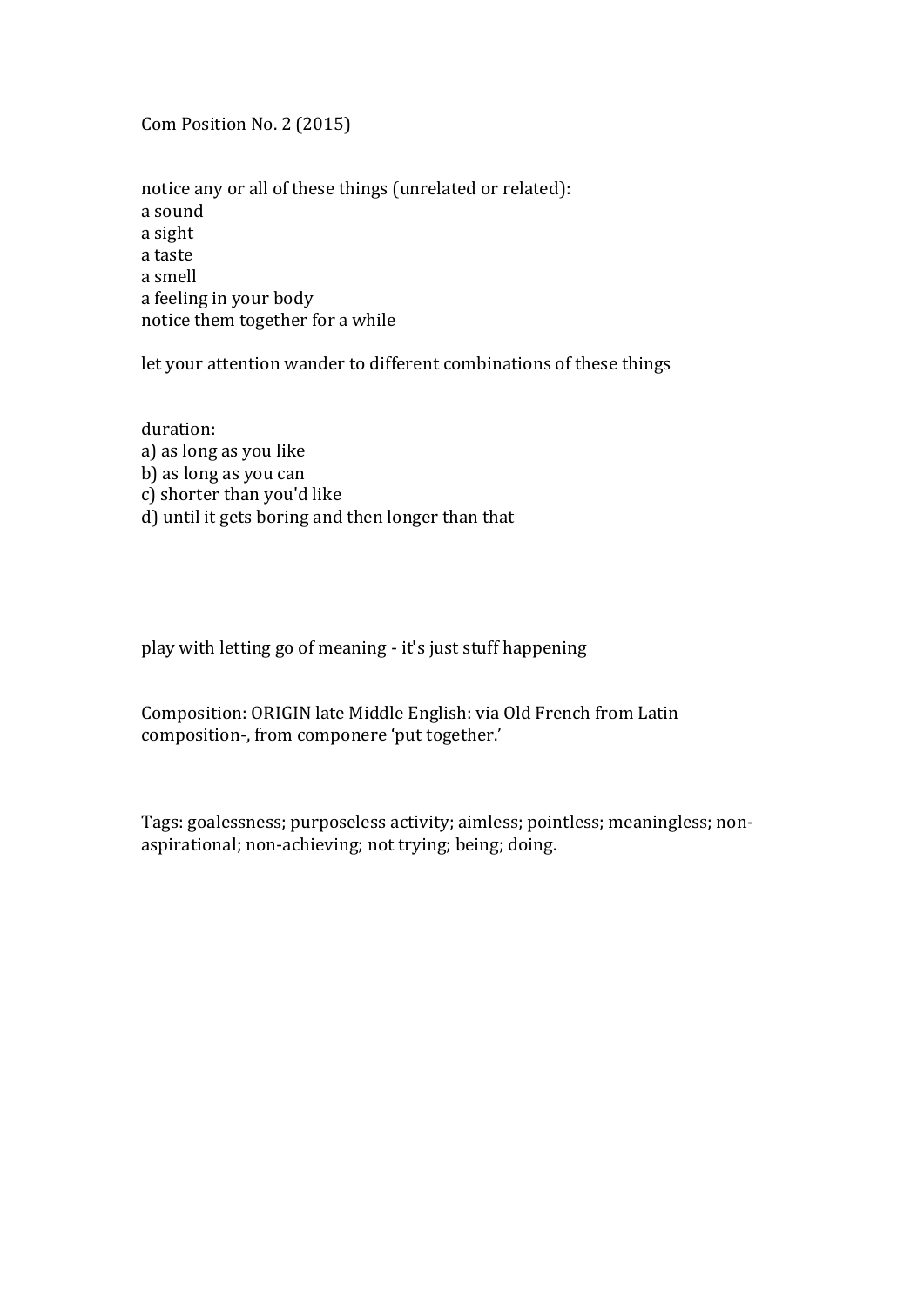Com Position No. 3 (2015)

listen out to hear if there's a relatively constant sound where you are listen to it listen to other sounds in the environment in relation to it

play with letting go of meaning - it's just stuff happening

duration: a) as long as you like b) as long as you can c) shorter than you'd like d) until it gets boring and then longer than that

Composition: ORIGIN late Middle English: via Old French from Latin composition-, from componere 'put together.'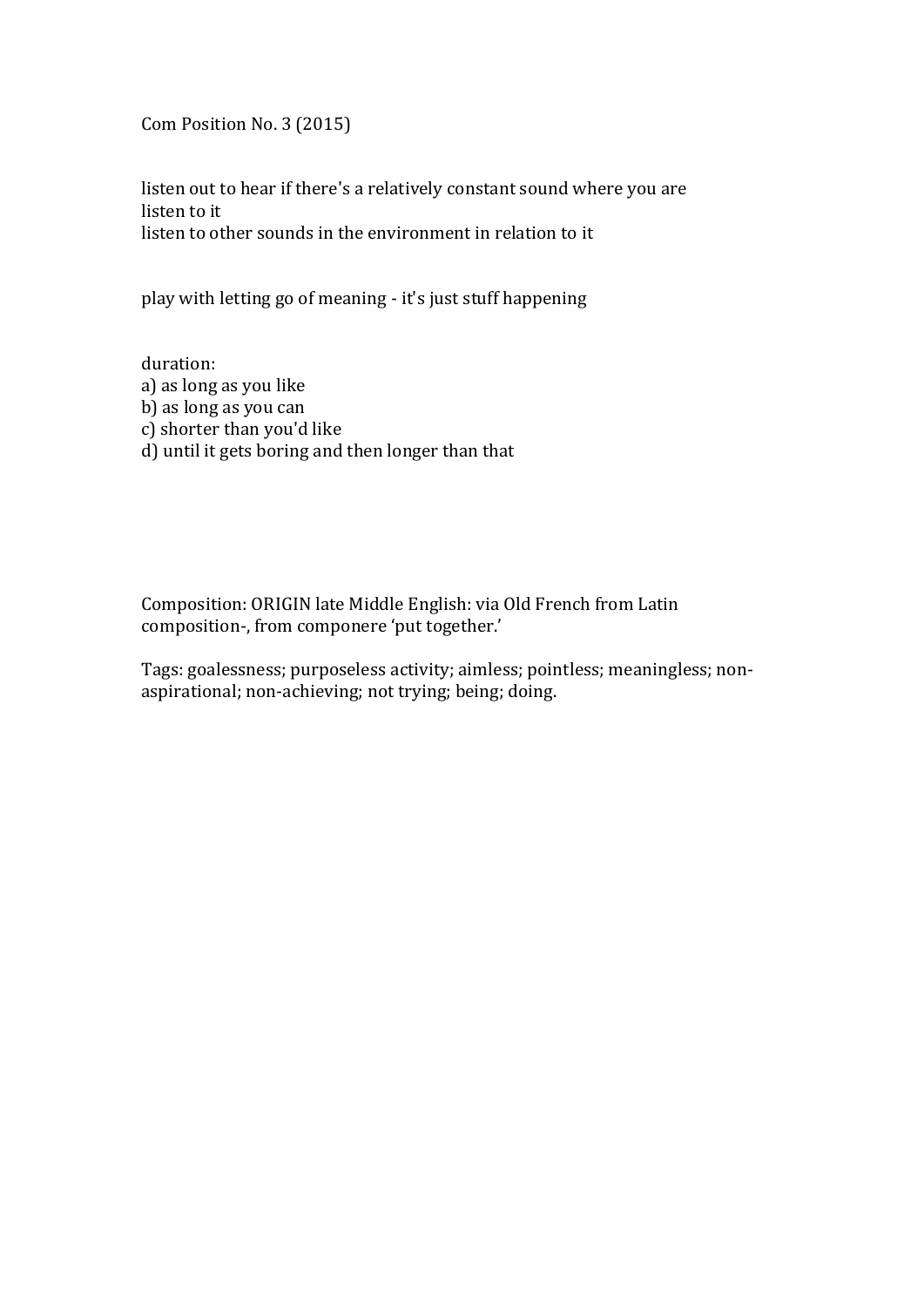Com Position No. 4 (2015)

wherever you are right now play with idea that you're in a film your eves are the camera and your ears are the microphone choose the shots and sounds to focus on slow pans, long shots, close ups, zooming in, pulling out, wide angle, panorama, jump cuts etc. close sounds, distant sounds, homing in, pulling out mix them all up stay in the film

play with letting go of meaning - it's just stuff happening

duration: a) as long as you like b) as long as you can c) shorter than you'd like d) until it gets boring and then longer than that

Composition: ORIGIN late Middle English: via Old French from Latin composition-, from componere 'put together.'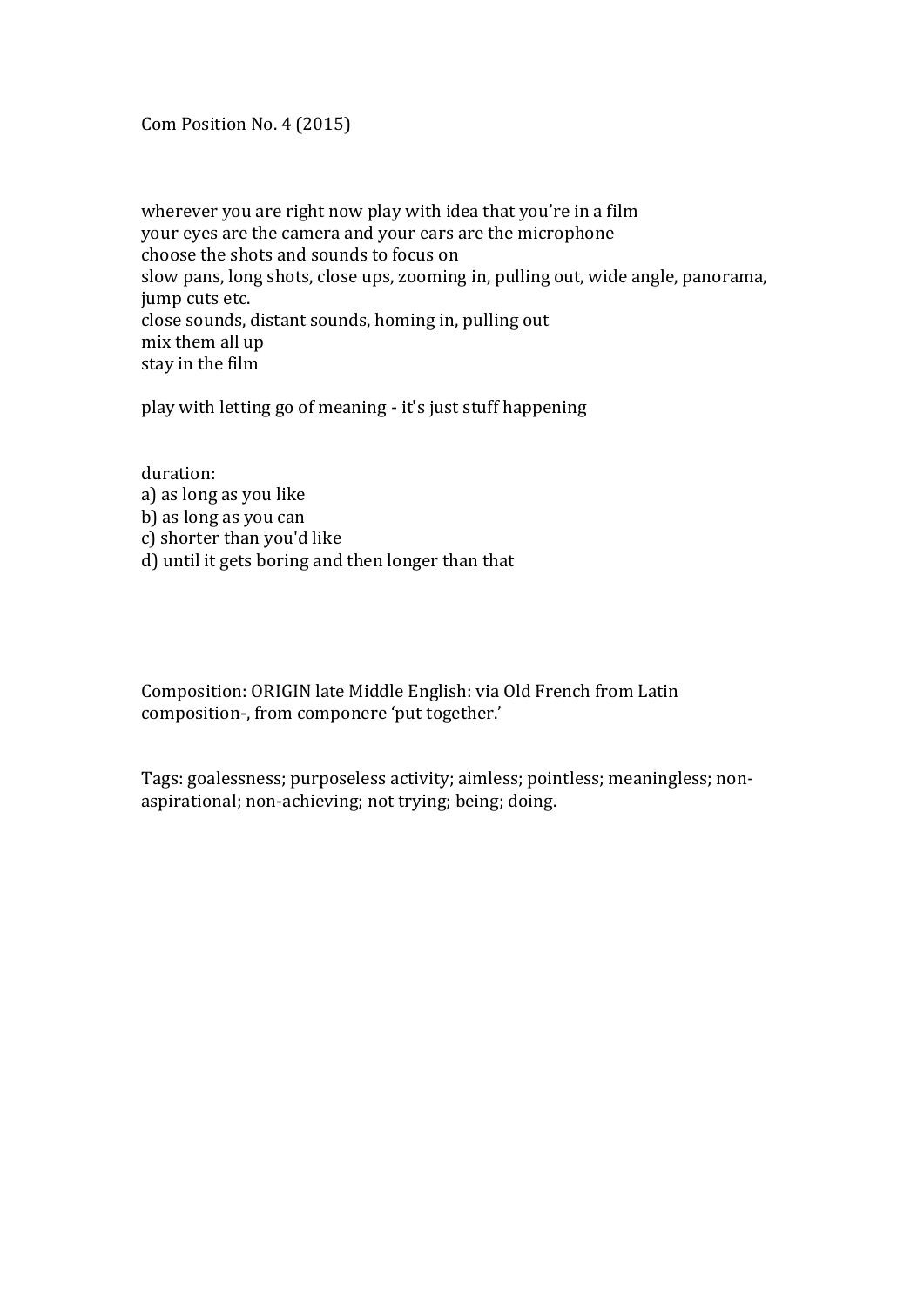Com Position No. 5 (2015)

seaside com position

In a built-up area imagine that the sea is just beyond the buildings that block your view

notice how it changes things

Composition: ORIGIN late Middle English: via Old French from Latin composition-, from componere 'put together.'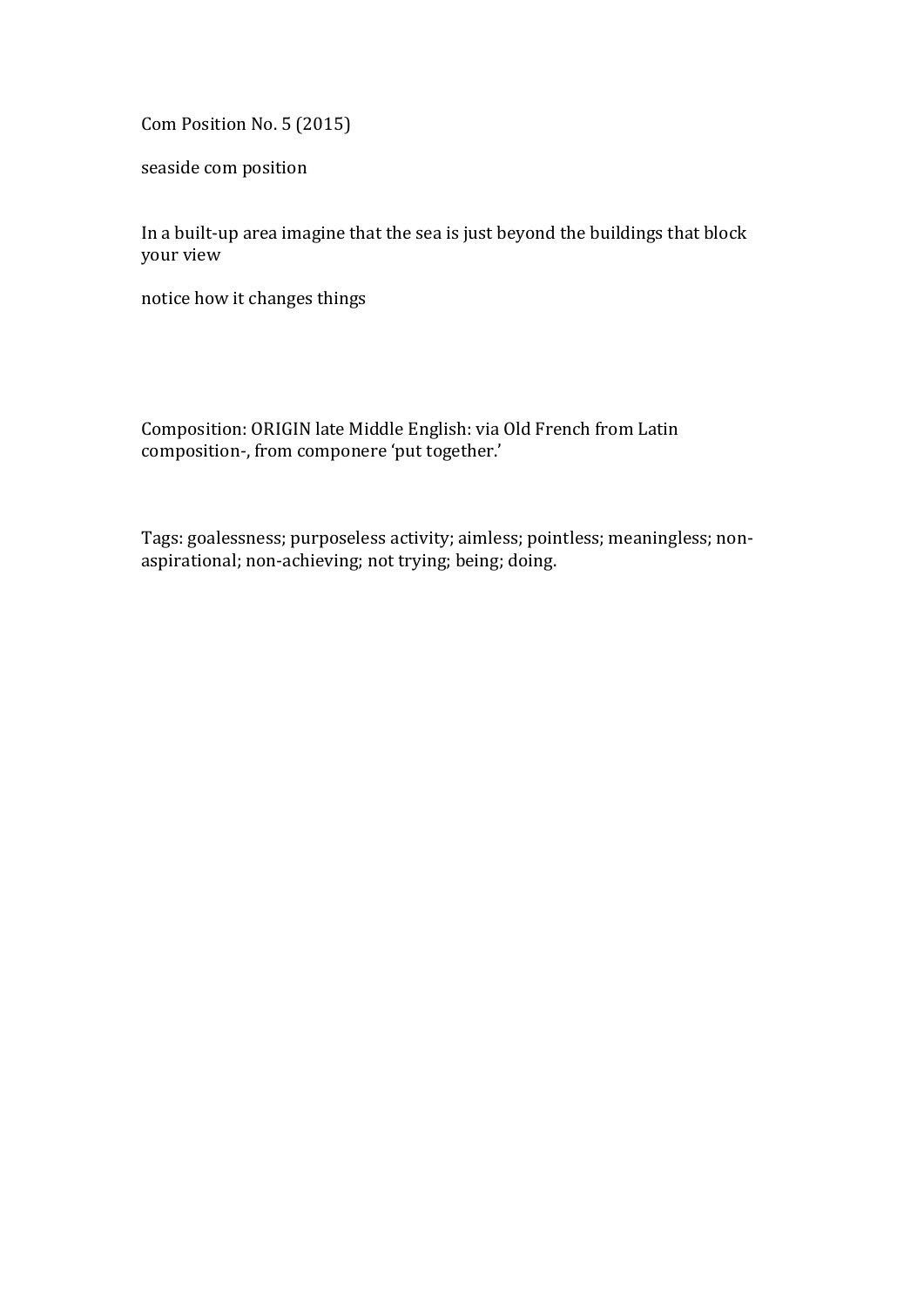Com Position No. 6 (2015)

divine

sit, lie, walk, run, eat, sleep, talk, sing, dance etc. imagining you're Divine

a) the filmstar  $\overline{b}$ ) the spiritual state

variation: play with going from one 'Divine' to the other and notice the differences (if any)

play with letting go of meaning - it's just stuff happening

Composition: ORIGIN late Middle English: via Old French from Latin composition-, from componere 'put together.'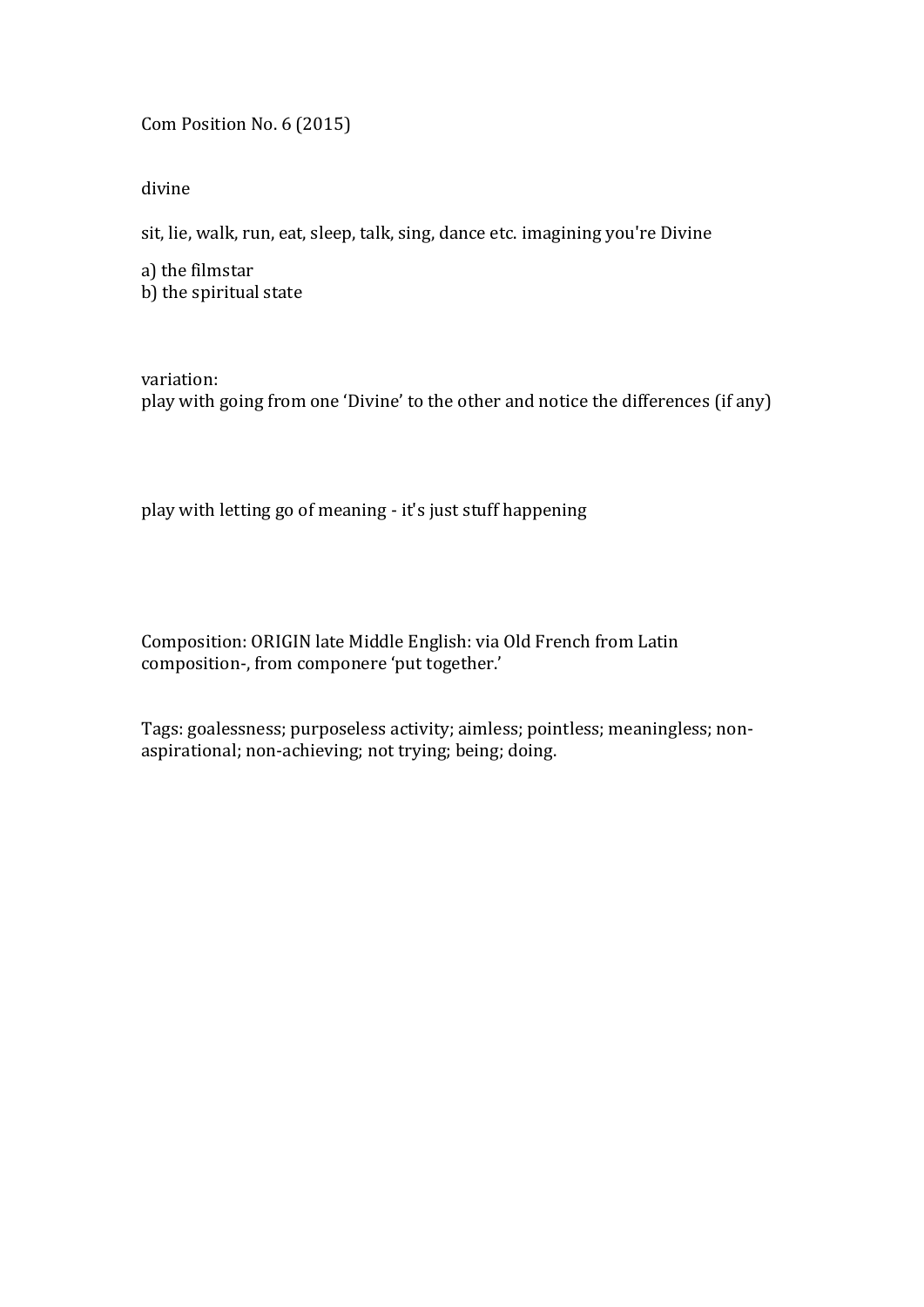Com Position No. 7 (2015)

duet

part two: if they look like they're up for it - have a chat with the homeless person you normally give money to or walk past

part one: if they're looking for it, give them a decent amount of money

(In this Com Position, part two goes before part one)

Composition: ORIGIN late Middle English: via Old French from Latin composition-, from componere 'put together.'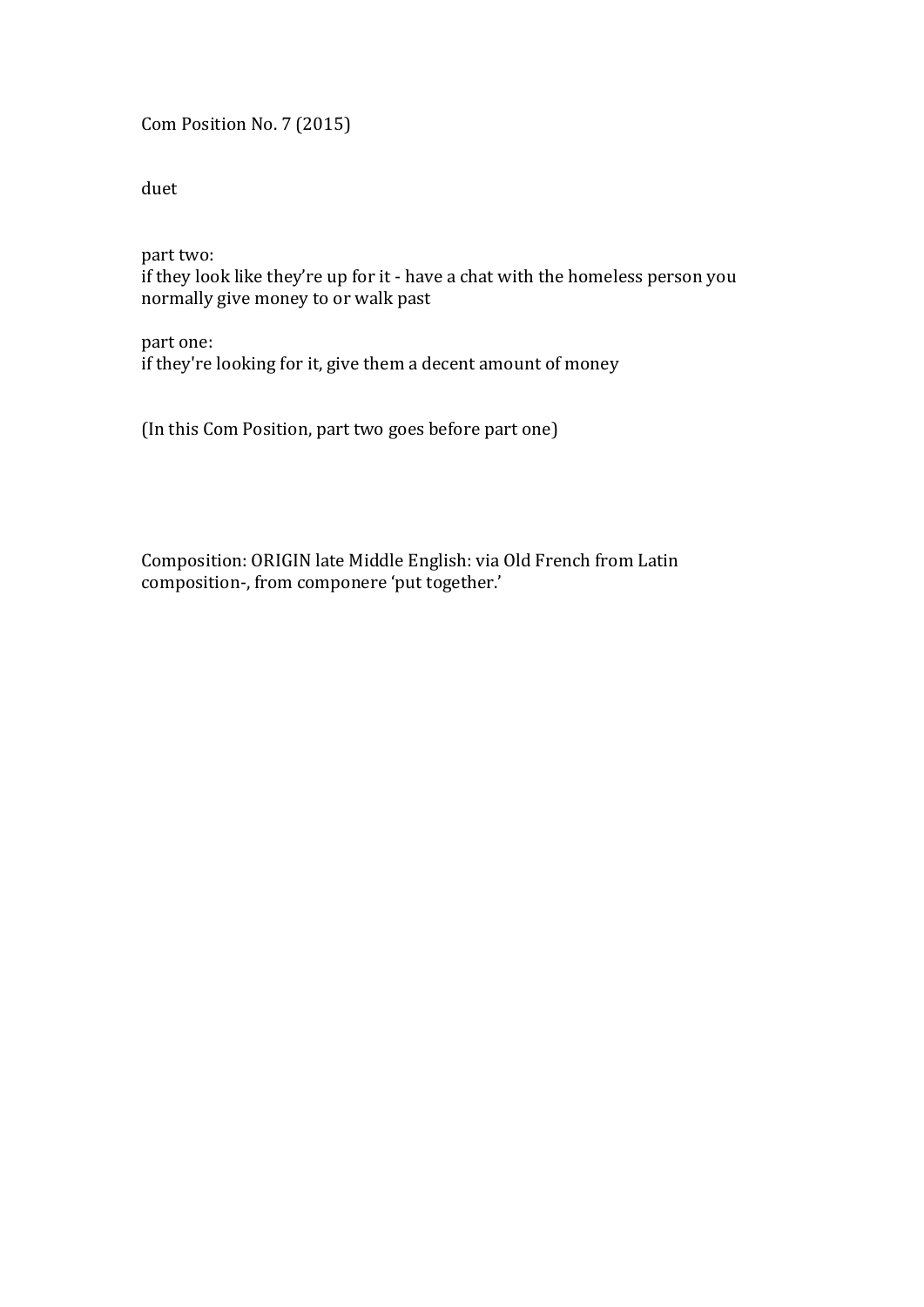Com Position No. 8 (2015)

when you're walking or moving around observe how someone or something else is moving observe how you're moving notice these things in relation to each other

variation one: add listening to some of the sounds around you and play with noticing all three things in relation to each other

variation two: if there is a big group of people play with noticing the groupness of the movement and a) individualness b) your individualness

play with letting go of meaning - it's just stuff happening

Duration: a) as long as you like b) as long as you can c) shorter than you'd like d) until it gets boring and then longer than that

Composition: ORIGIN late Middle English: via Old French from Latin composition-, from componere 'put together.'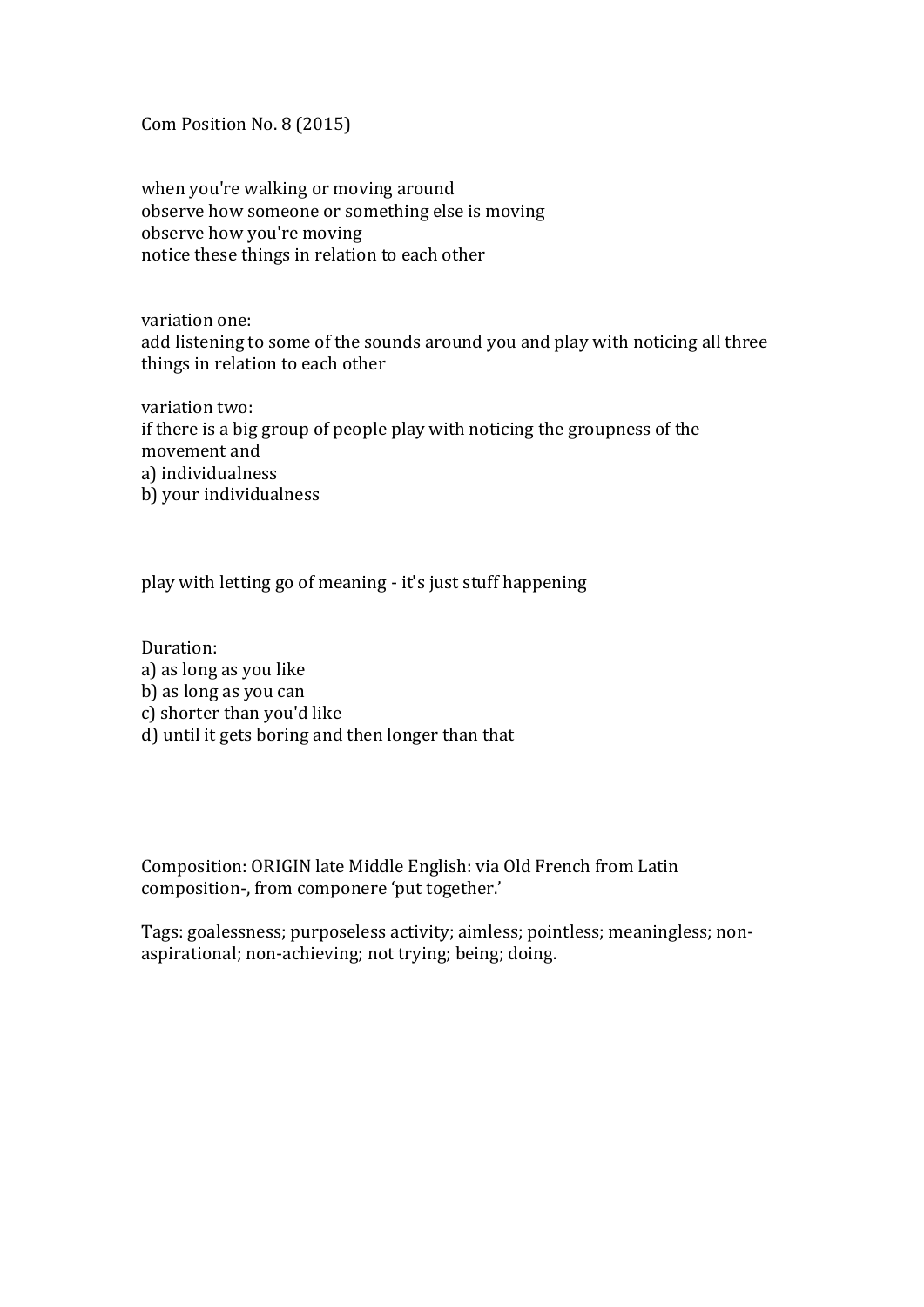Com Position No. 9 (2015)

eyes closed

give some time and attention in turn to sounds that feel like they're

- a) in front of you
- b) behind you
- c) to the left
- d) to the right
- e) above you
- f) below you
- g) produced by you

there may not be sounds in every direction at any given moment - either wait a bit or just notice there are no sounds and move on to the next one.

variation:

hold two sounds that feel like they're in different locations in your attention repeat

duration:

- a) as long as you like
- b) as long as you can
- c) shorter than you'd like
- d) until it gets boring and then longer than that

colour, shape, sense of movement, high, low texture, density big things small details things that seem noticeable things that seem not - noticeable

play with letting go of meaning - it's just stuff happening

Composition: ORIGIN late Middle English: via Old French from Latin composition-, from componere 'put together.'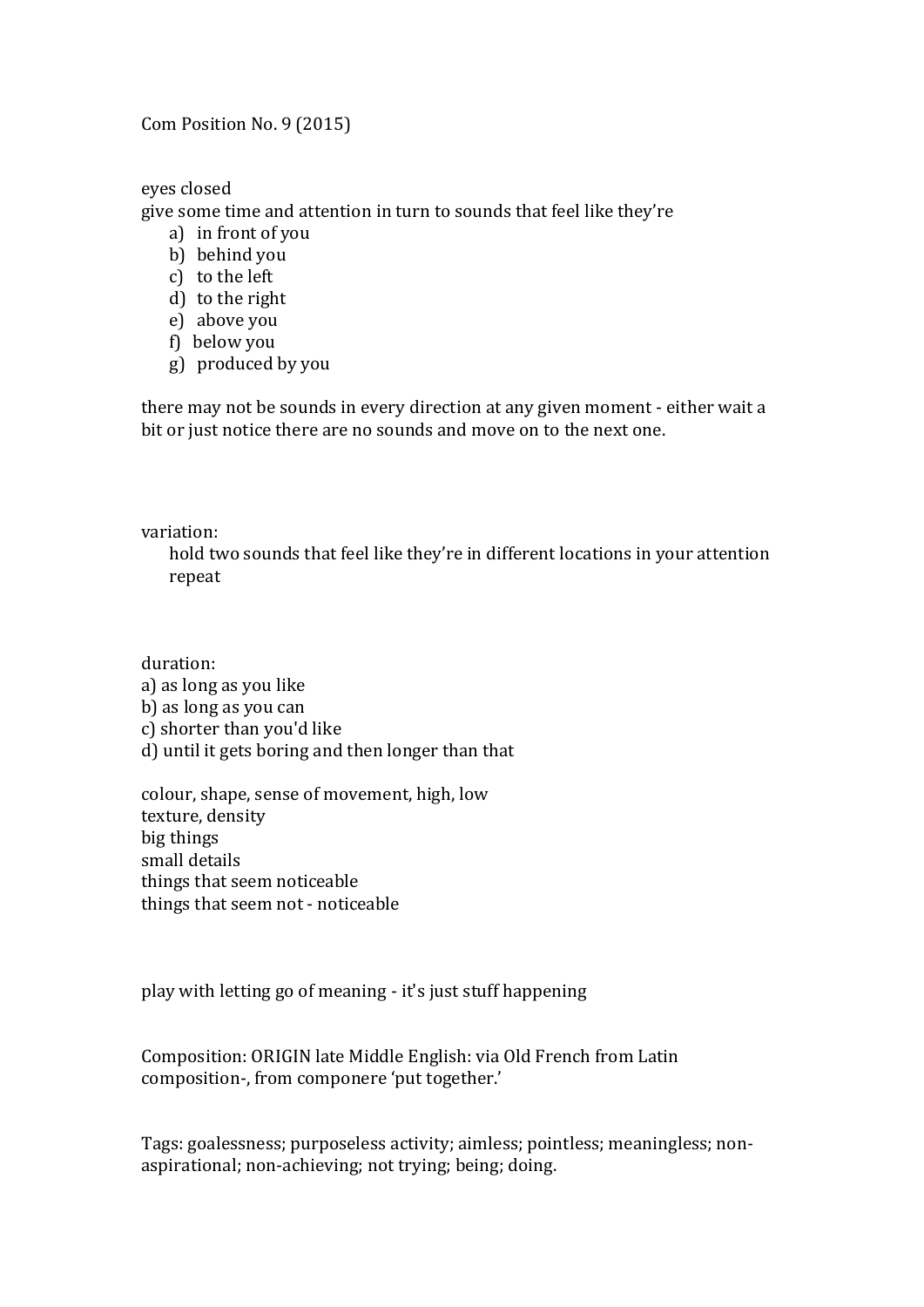Com Position No. 10 (2015)

stream

in a place where there are lots of people talking close your eyes play with the idea that the sound of the people's voices is a fast-moving stream or river

variation (inversion)

in a place where there is a fast-moving stream or river close your eyes play with the idea that the sound of the water flowing is the sound of lots of people's voices

Composition: ORIGIN late Middle English: via Old French from Latin composition-, from componere 'put together.'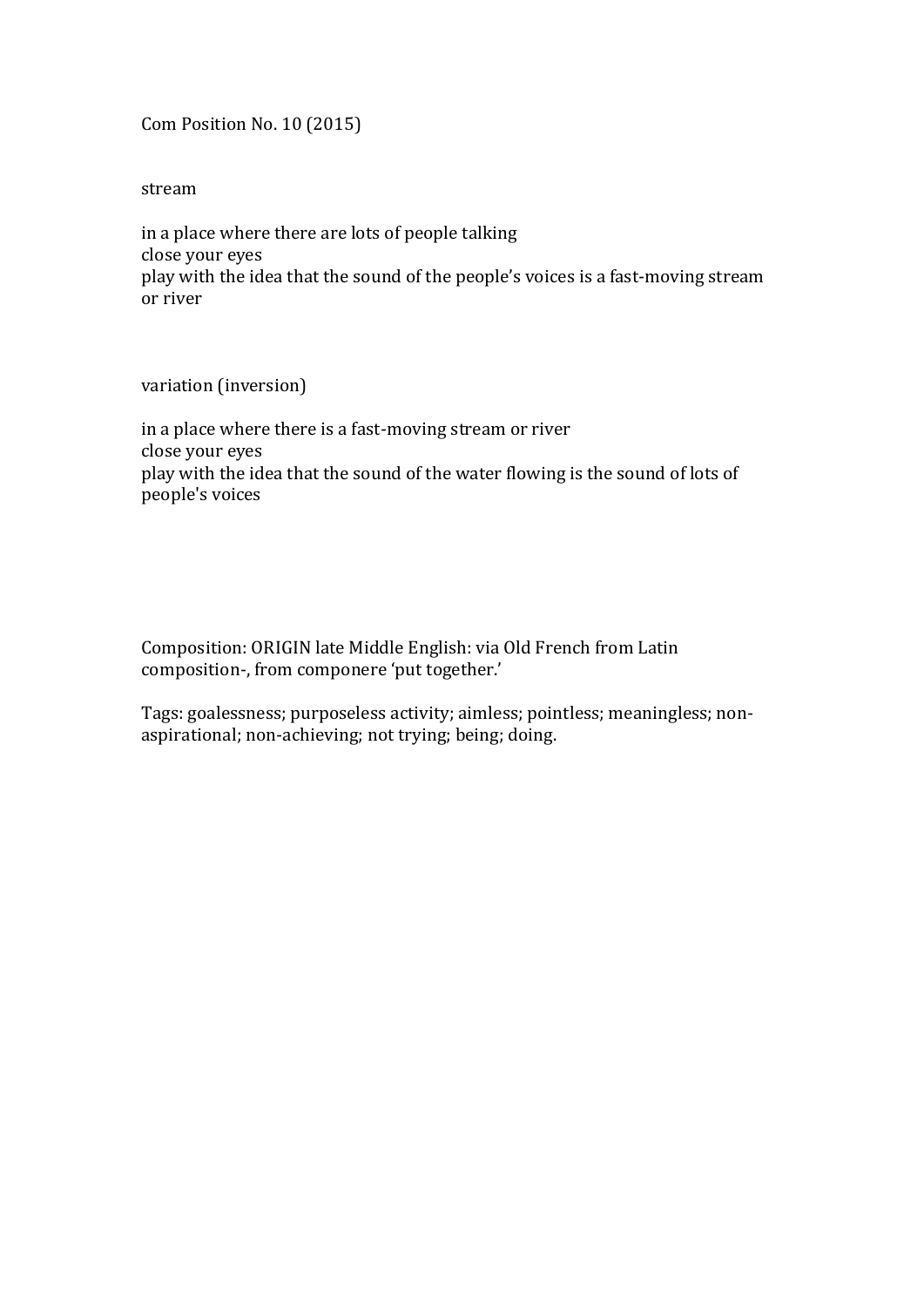Com Position No. 11 (2015)

walking, sitting, lying down, eating, sleeping, dreaming, chatting, shitting, fucking etc.

play easily and lightly with the idea that neo-liberalism was consigned to the dustbin of history a long time ago

Composition: ORIGIN late Middle English: via Old French from Latin composition-, from componere 'put together.'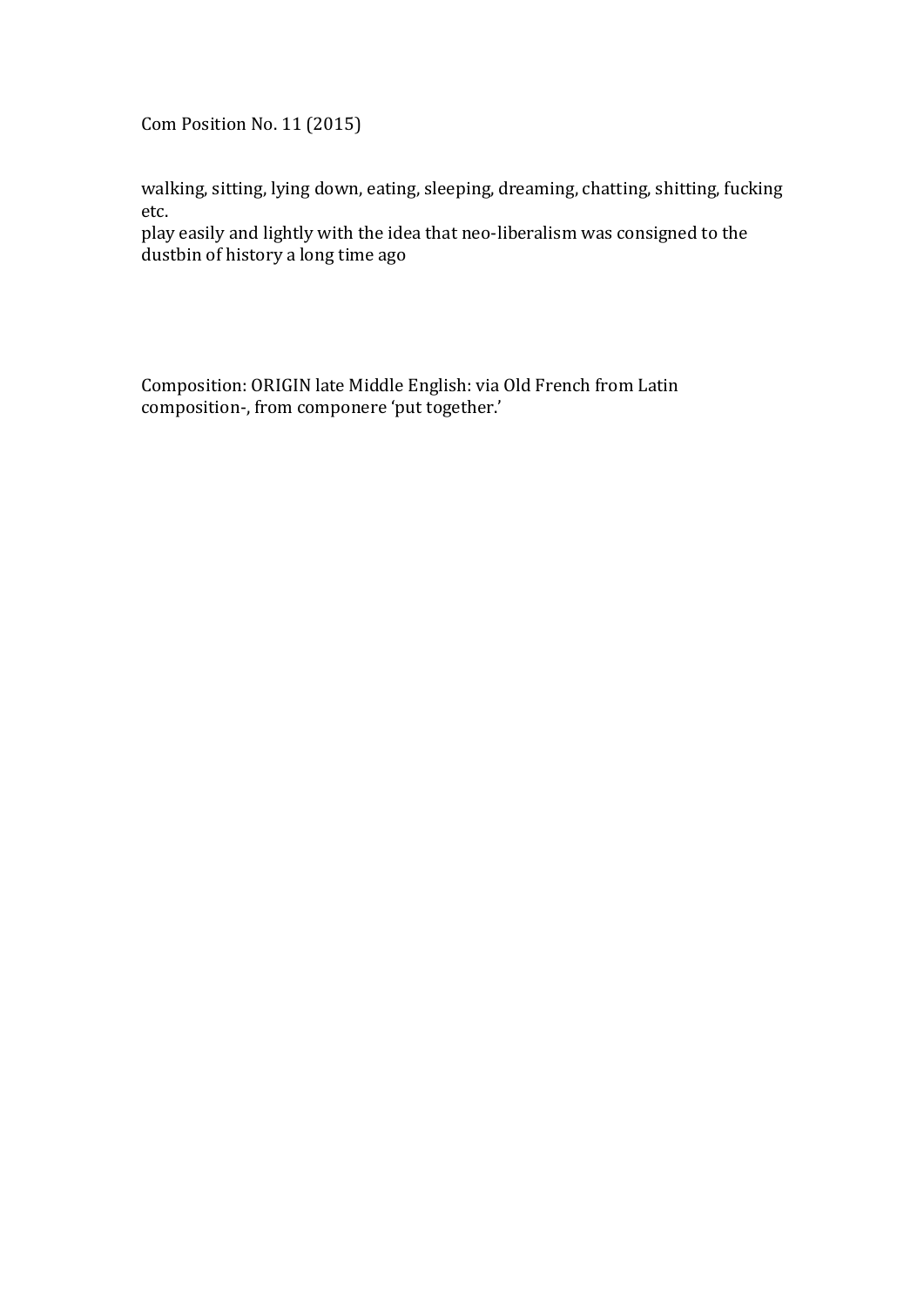Com Position No. 12 (2015)

notice a colour notice other places where that colour or variants of it are when you feel like it move to another colour be loose with it (it's just a game)

shade varieties

duration: a) as long as you like b) as long as you can c) shorter than you'd like d) until it gets boring and then longer than that

play with letting go of meaning - it's just stuff happening

Composition: ORIGIN late Middle English: via Old French from Latin composition-, from componere 'put together.'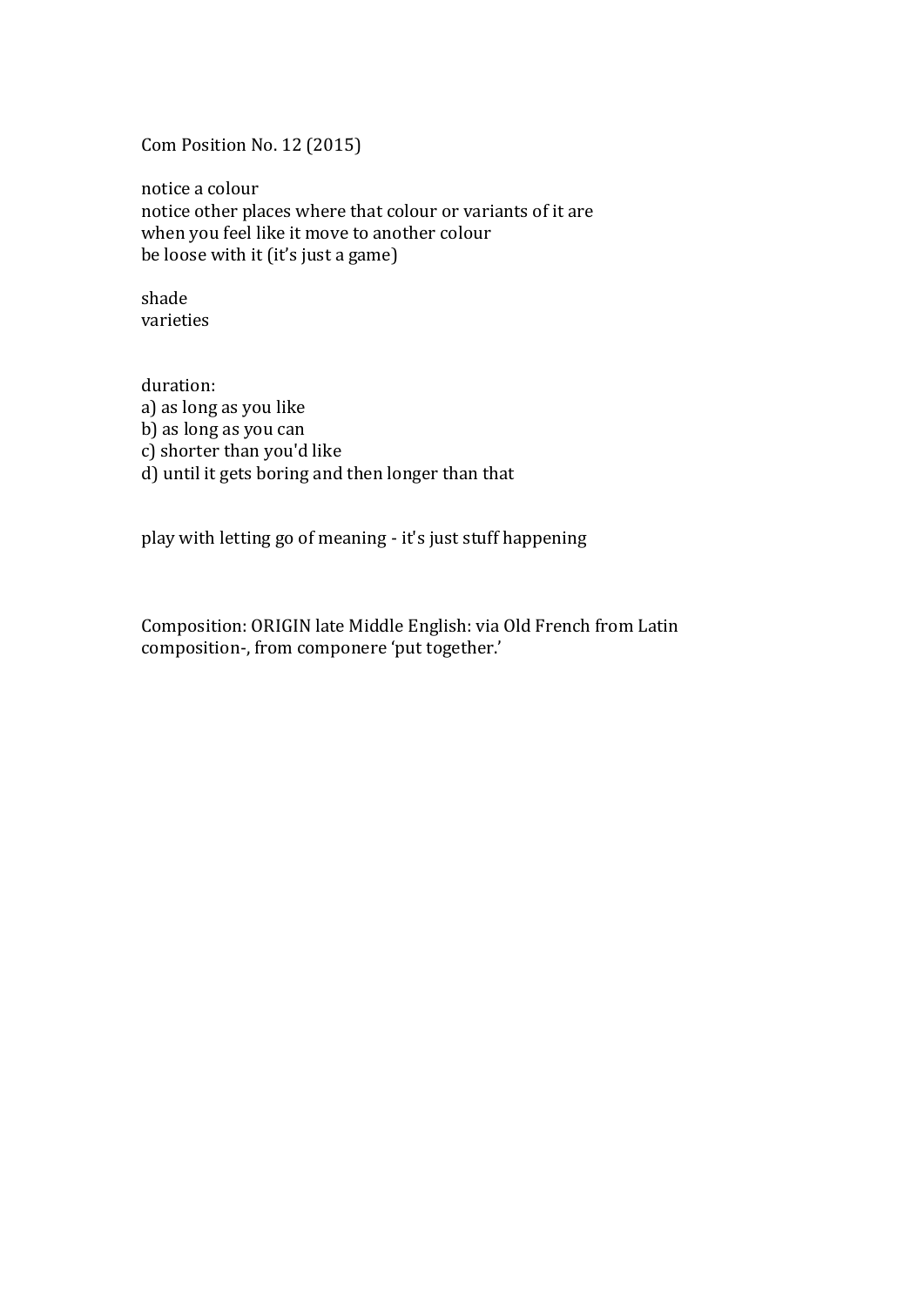Com Position No. 13 (2015)

decide on a part of the body notice any movements that you can see that are made by this body part in the place that you are

singly in relation to others made by the same body part in relation to your own body

variation: notice sounds at the same time

Com Position No. 13 $(a)$  $(2015)$ 

hands – thumbs

in a place where lots of people are using their phones or tablets notice the movements of their hands (and especially thumbs) solos duets trios group pieces etc.

variation: notice sounds at the same time

play with letting go of meaning - it's just stuff happening

duration: a) as long as you like b) as long as you can c) shorter than you'd like d) until it gets boring and then longer than that

Composition: ORIGIN late Middle English: via Old French from Latin composition-, from componere 'put together.'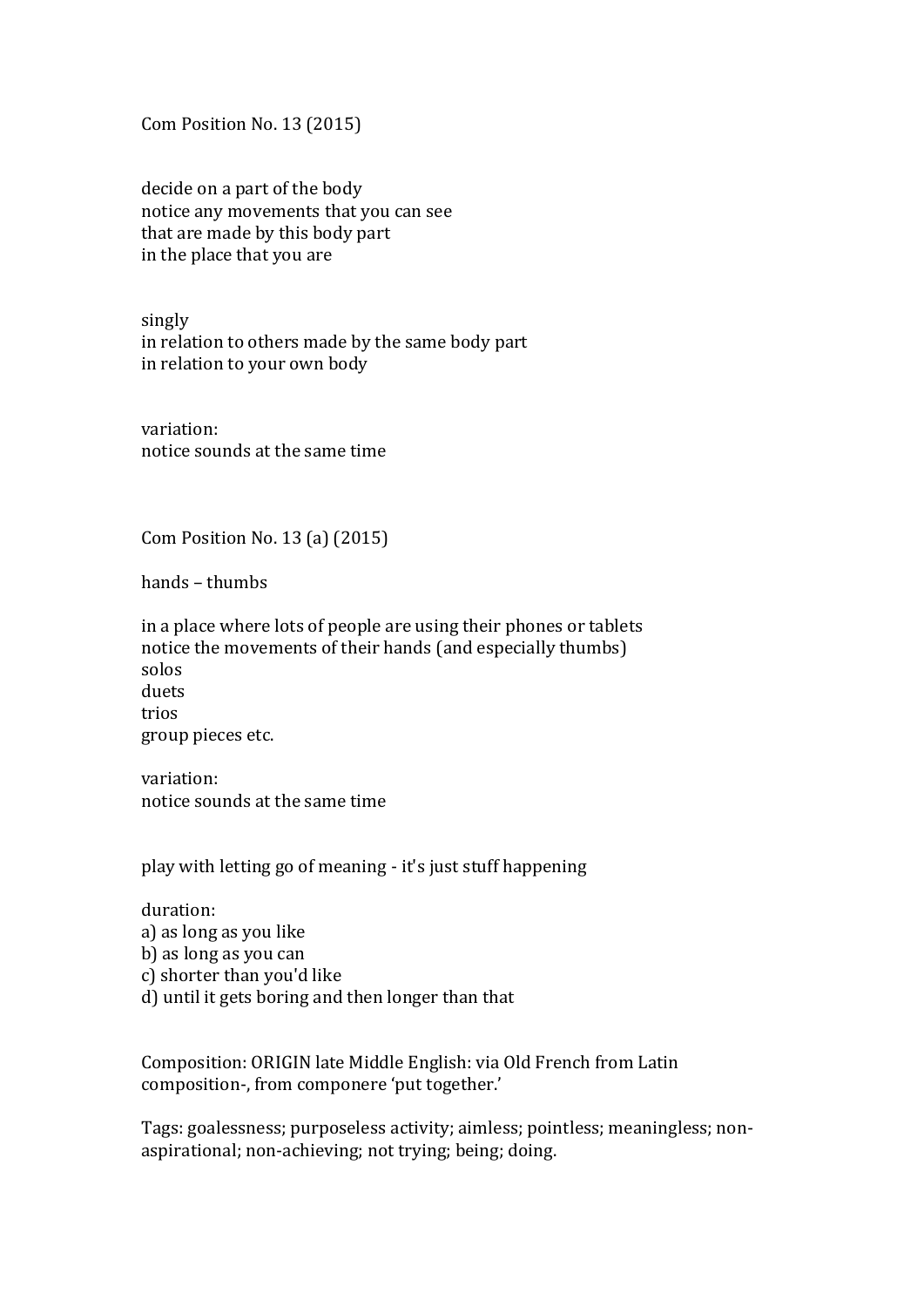Com Position No. 14 (2015)

vibration in a place where there is a sound which seems to you like it makes a noticeable vibration that you could sense make a conscious move to feel it

or

if you can't feel it straight off

place a body part in a place where you can

and feel it for a while

duration: a) as long as you like b) as long as you can c) shorter than you'd like d) until it gets boring and then longer than that

play with letting go of meaning - it's just stuff happening

Composition: ORIGIN late Middle English: via Old French from Latin composition-, from componere 'put together.'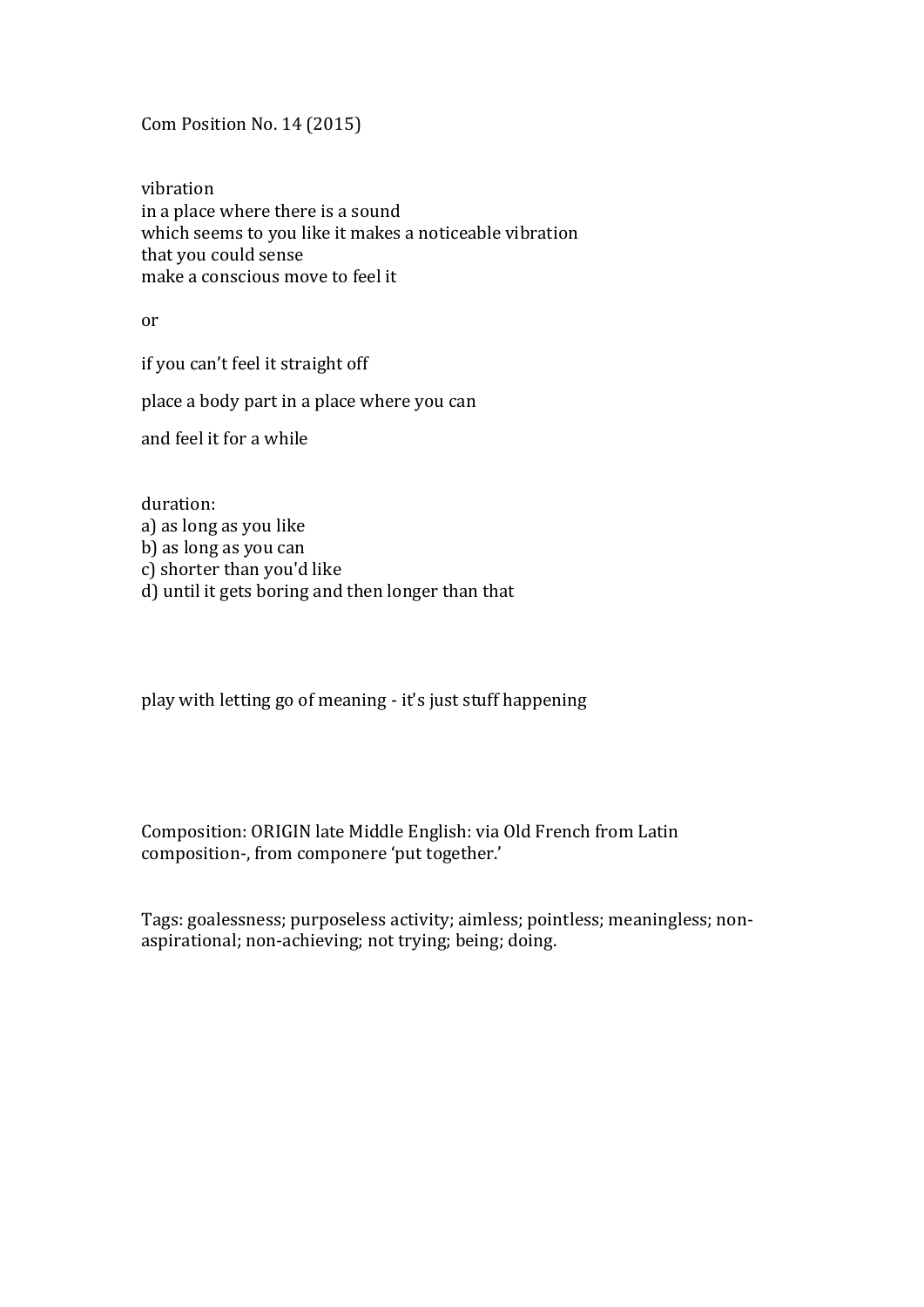Com Position No. 15 (2015)

combine any of the Com Positions in this series in any way you feel like let attention playfully and meaninglessly get caught up in new elements and combinations

duration: a) as long as you like b) as long as you can c) shorter than you'd like d) until it gets boring and then longer than that

play with letting go of meaning - it's just stuff happening

Composition: ORIGIN late Middle English: via Old French from Latin composition-, from componere 'put together.'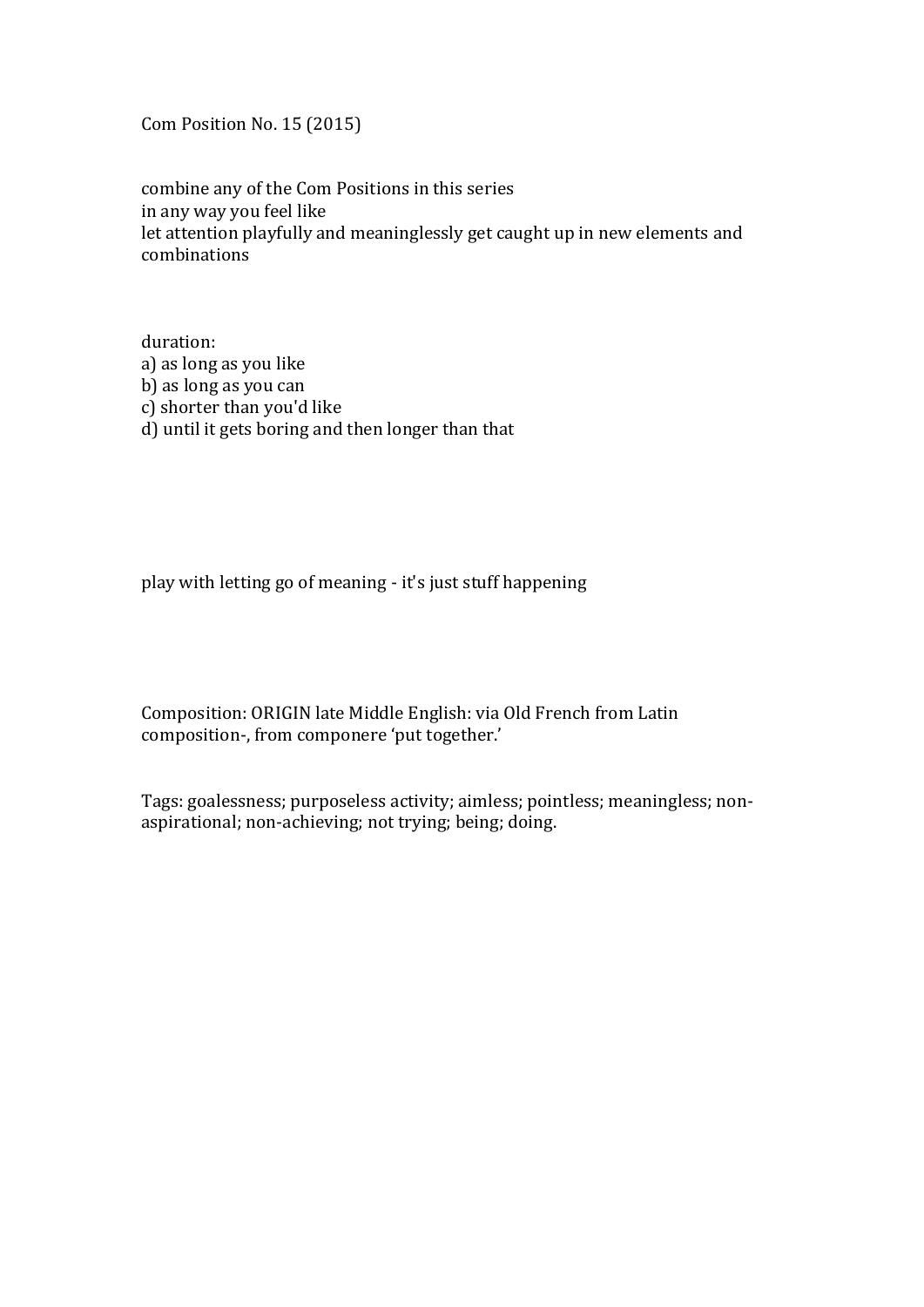Com Position No. 16 (2015)

work with stuff you already have tools you've already got methods you're familiar with

add nothing extra except time, energy and attention (above all, don't add administration, promotion or money)

seek out and receive no assistance, advice or feedback

combine things do some stuff that makes them fit better together if that seems like a good thing to do allow something to come into existence that didn't exist before

if you find yourself trying hard to do anything (as opposed to perceiving or doing with focus and energy) stop for a while until the fit passes

when it's done enjoy this new thing:

- a) alone
- b) with other people or animals
- c) give it away for free

Composition: ORIGIN late Middle English: via Old French from Latin composition-, from componere 'put together.'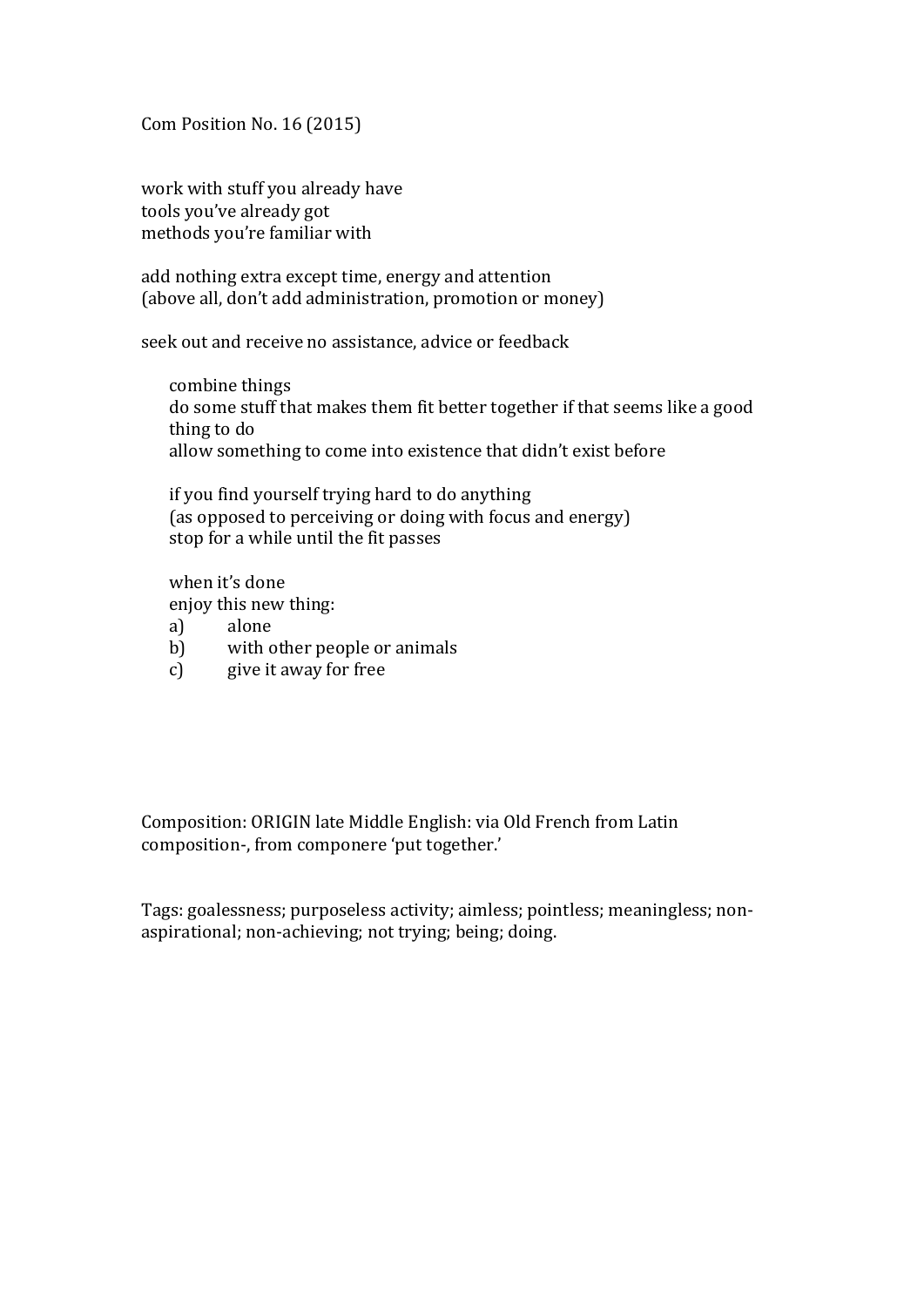Com Position No. 17 (2015)

Consensual S/ M Com Position

make something that comes to you very, very easily in any media (visual art, sound, movement, film, perfume, light, architecture, conversation, flower-arranging, story-telling, etc.)

don't judge it

let it combine with another / other things you've made very, very easily

order them about

treat them roughly

cut 'em short stretch 'em out turn 'em upside down make them combine in 'unnatural' ways etc.

make sure you're sensitive to them and only do these things in ways that they consent to  $/$  enjoy

variation:

reverse the sub / dom roles let what you make boss you around instead

Composition: ORIGIN late Middle English: via Old French from Latin composition-, from componere 'put together.'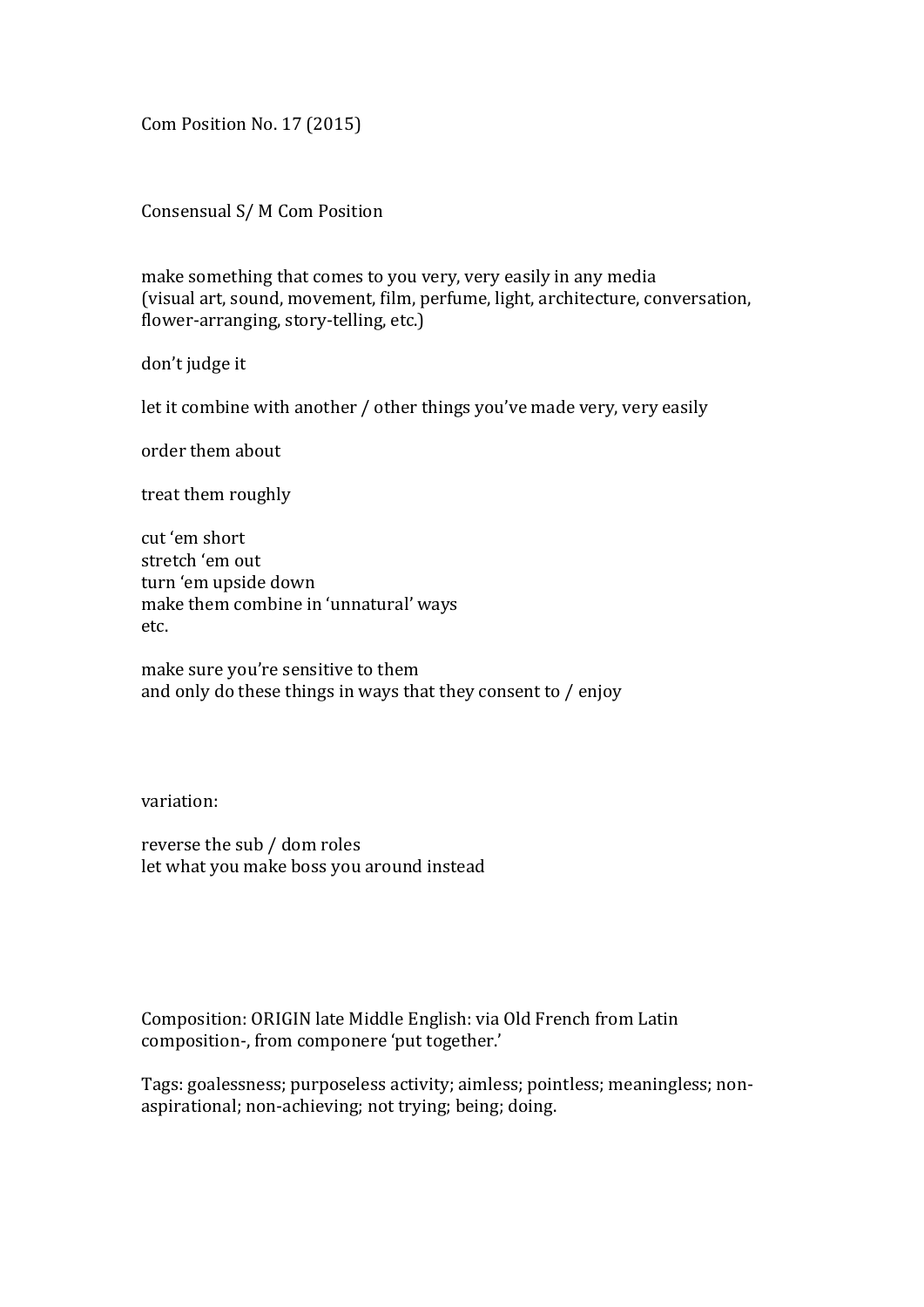Com Position No. 18 (2015)

notice people's faces feel their expressions play with not labelling just feel them

notice them in relation to other faces / expressions including your own

solos duets trios etc.

variation: notice sounds as you notice the faces

play with letting go of meaning - it's just stuff happening

duration: a) as long as you like b) as long as you can c) shorter than you'd like d) until it gets boring and then longer than that

Composition: ORIGIN late Middle English: via Old French from Latin composition-, from componere 'put together.'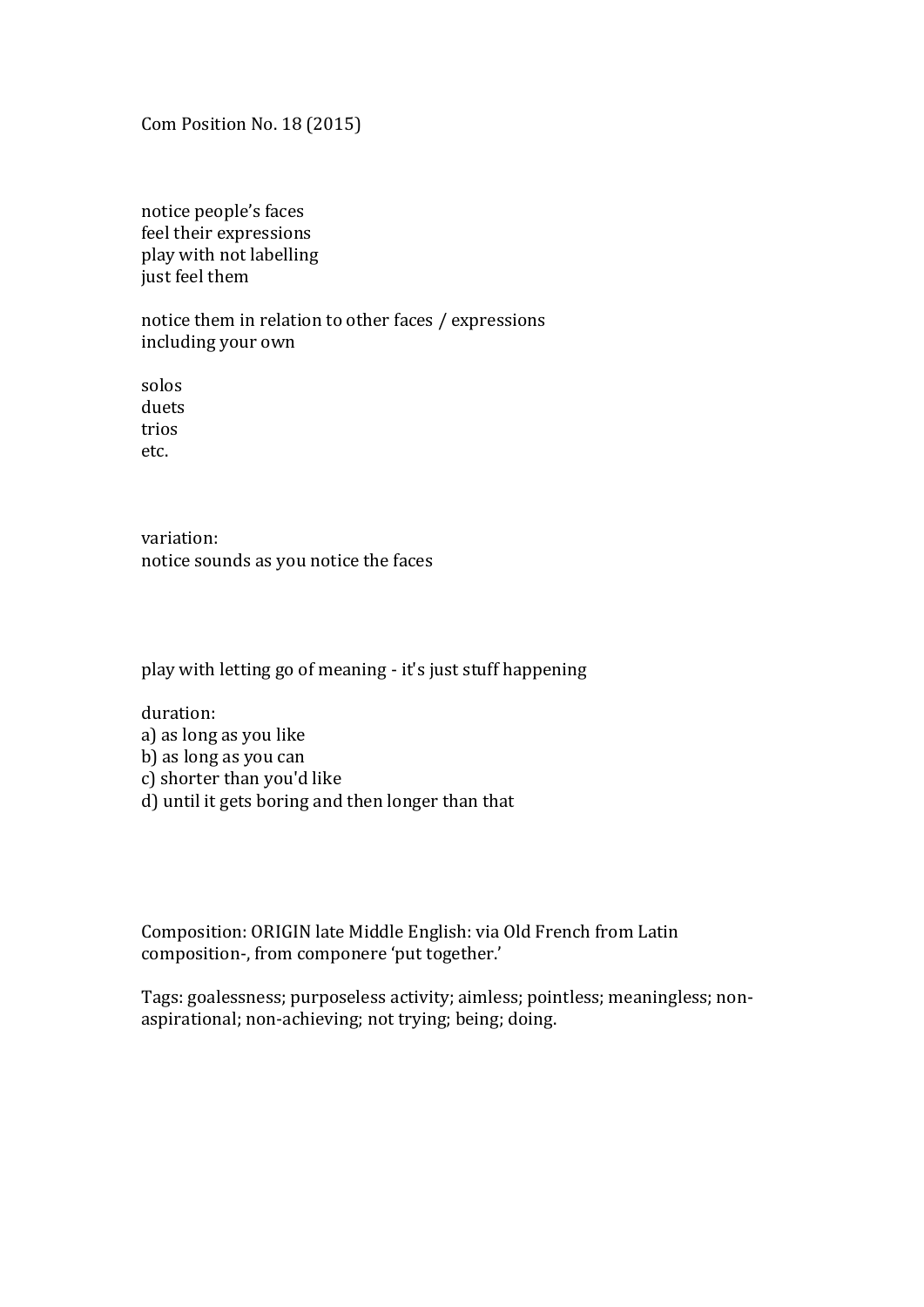Com Position No. 21 (2015)

use technology chairs, wheelchairs, violins, laptops, software, dog leads, books etc. in any way other than that which it was made to be used

Composition: ORIGIN late Middle English: via Old French from Latin composition-, from componere 'put together.'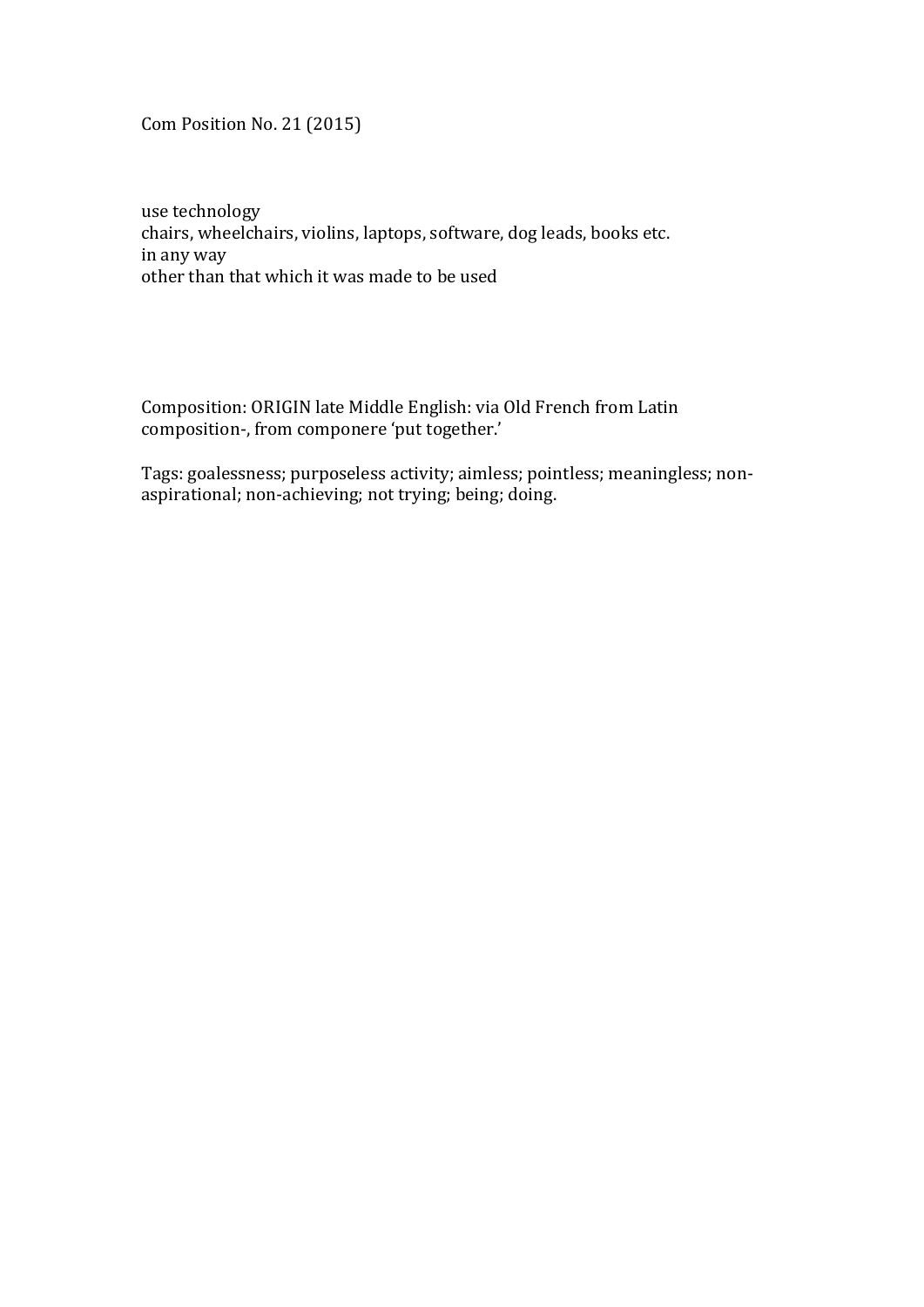Com Position No. 22 (2015)

If you feel like it

make something

let something come into being

don't allow 'polish' don't finish it off

let the mistakes the faults the inconsistencies give it life

Composition: ORIGIN late Middle English: via Old French from Latin composition-, from componere 'put together.'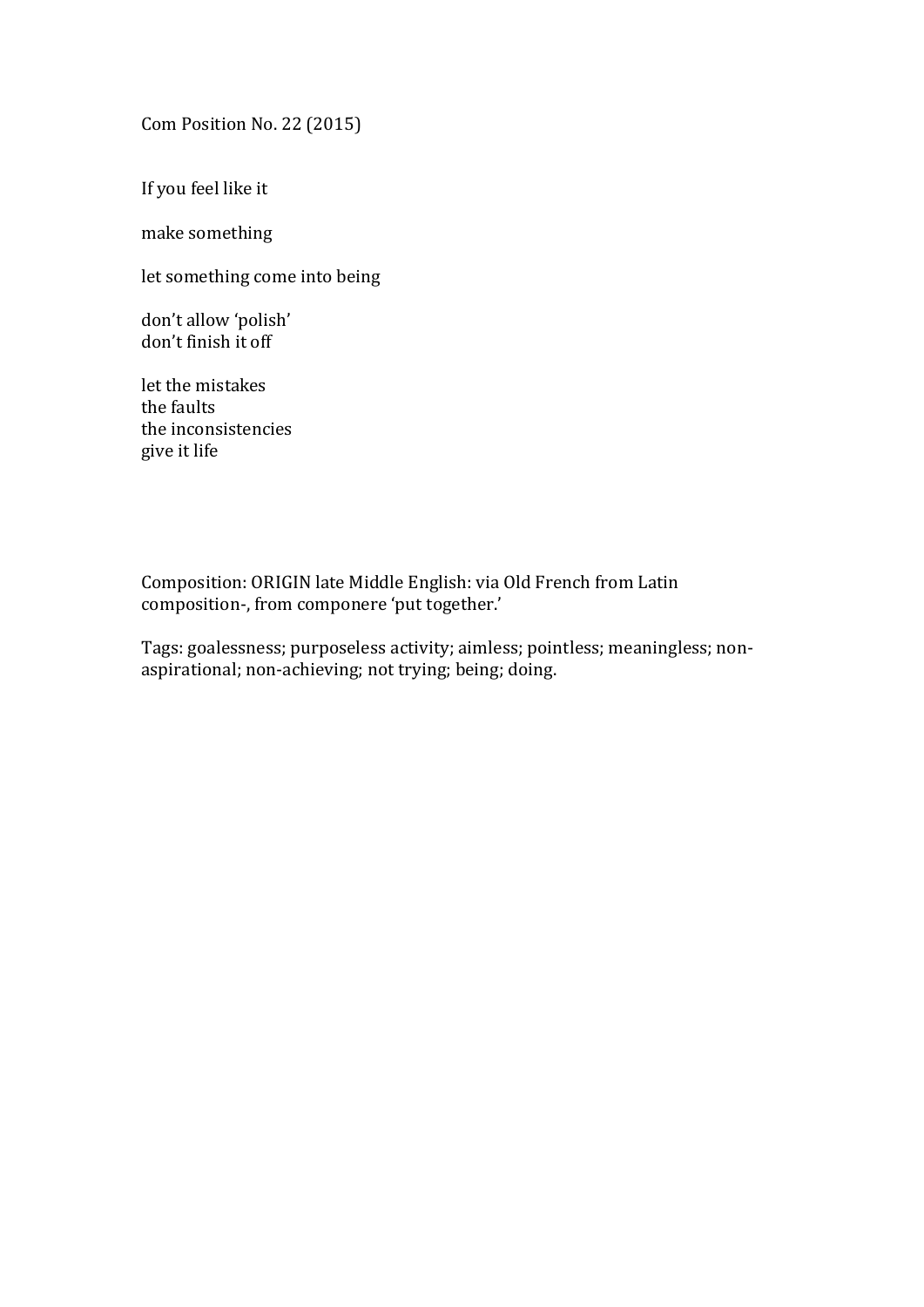Com Position No. 23 (2015)

Carl Rogers (with a nod to Abramović)

duet (solo with accompaniment)

in any situation ...

be with someone: human animal plant

play with really listening to them entering into their world 'as if it were your own'

listen to: sounds movement words (the music behind or within the words / the movement) spirit emotion ways of being etc.

feel rather than think it

play with responding if you feel moved to do so but only in a way that brings you into the world of the other more fully

play with whether it's possible to keep away from ... adding amplifying embellishing interpreting going back into your own world

follow never go ahead accompany

Composition: ORIGIN late Middle English: via Old French from Latin composition-, from componere 'put together.'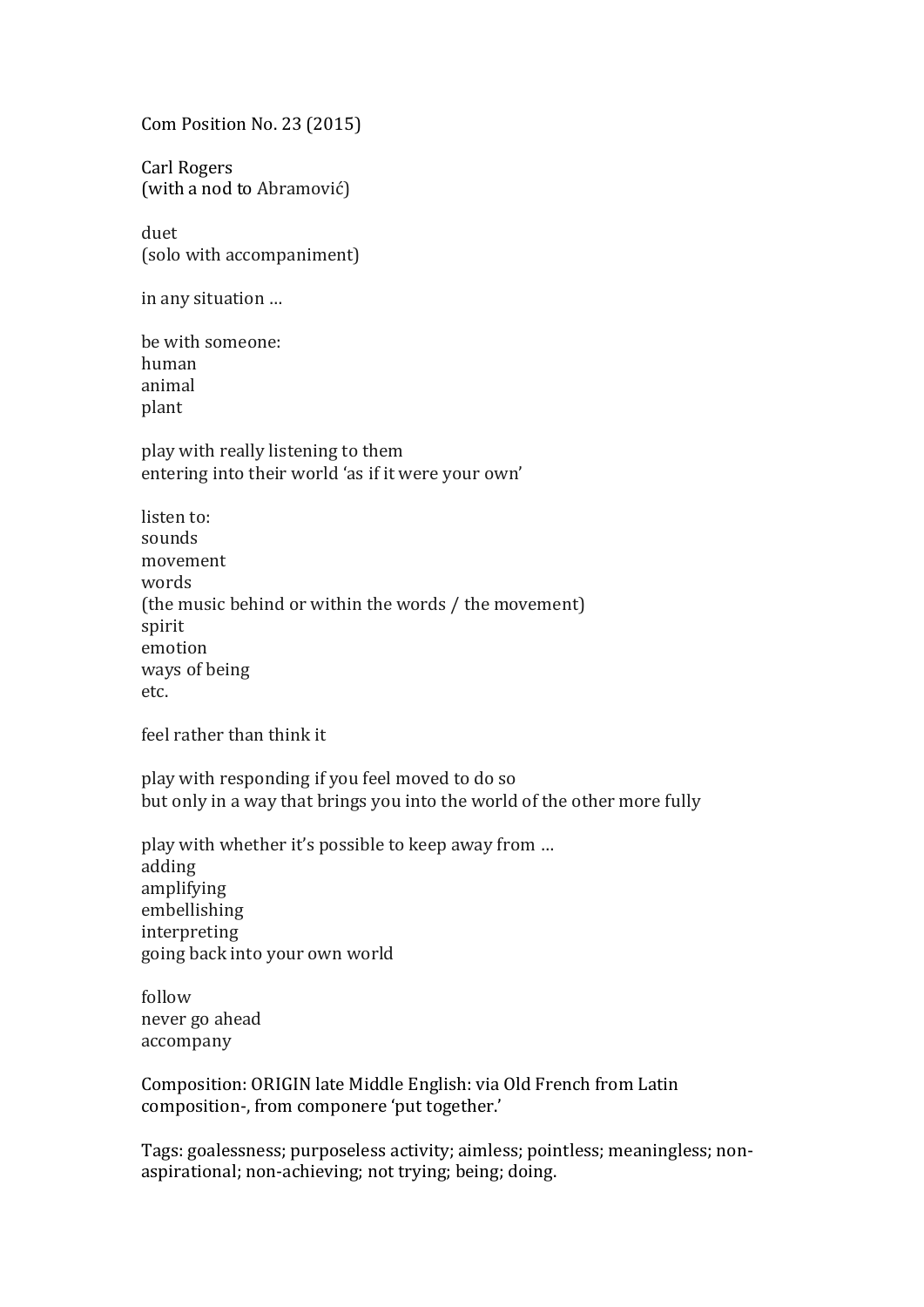Com Position No. 24 (2015)

look after yourself (in whatever way is right for you)

listen to yourself

make stuff when you feel an inner or outer impulse to do so

duration: a) as long as you like b) as long as you can c) shorter than you'd like d) until it gets boring and then longer than that

Composition: ORIGIN late Middle English: via Old French from Latin composition-, from componere 'put together.'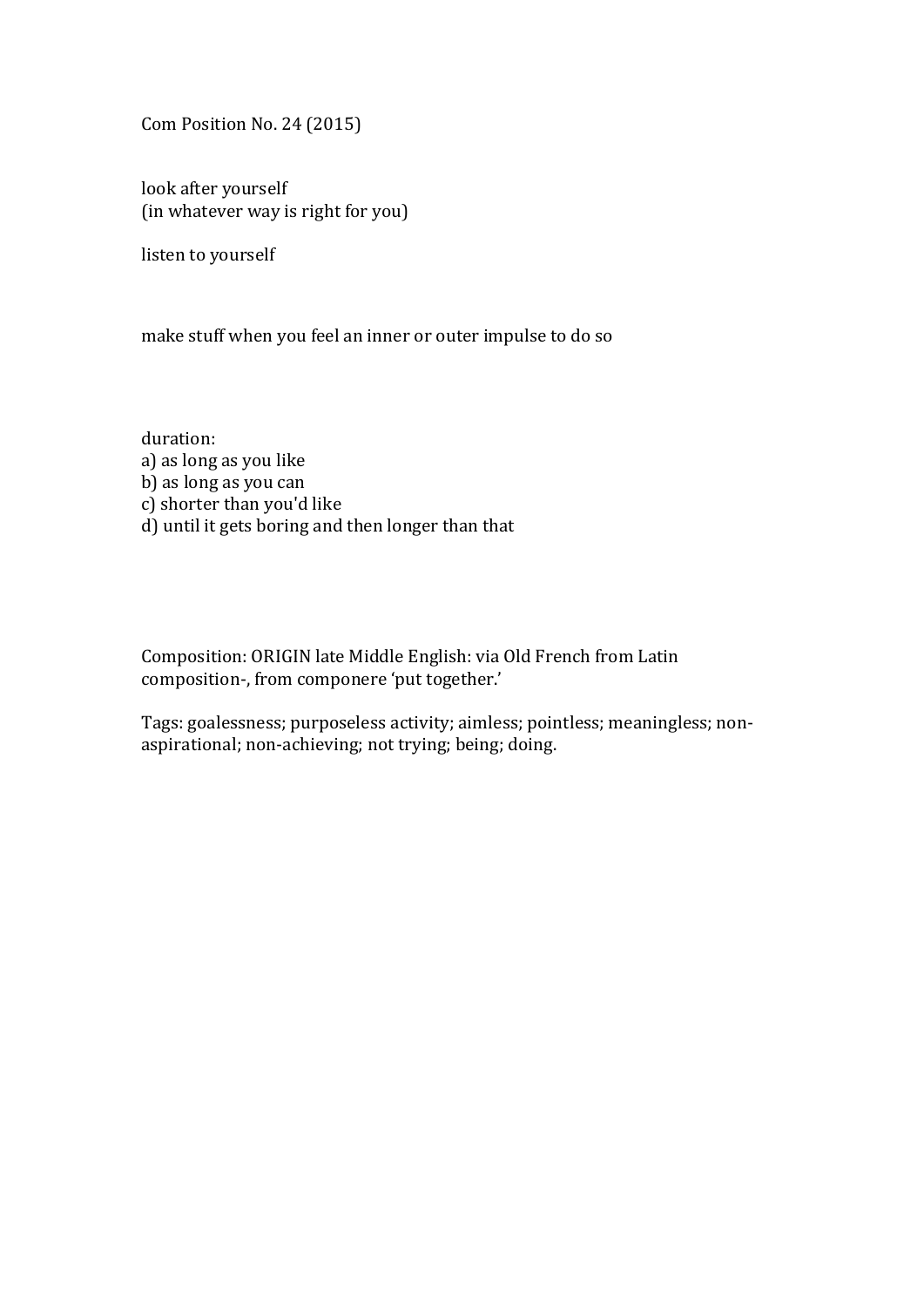Com Position No. 25 (2015)

diogenes (doghead)

remember you're an animal

roll around in the dirt

duration: a) as long as you like b) as long as you can c) shorter than you'd like d) until it gets boring and then longer than that

Composition: ORIGIN late Middle English: via Old French from Latin composition-, from componere 'put together.'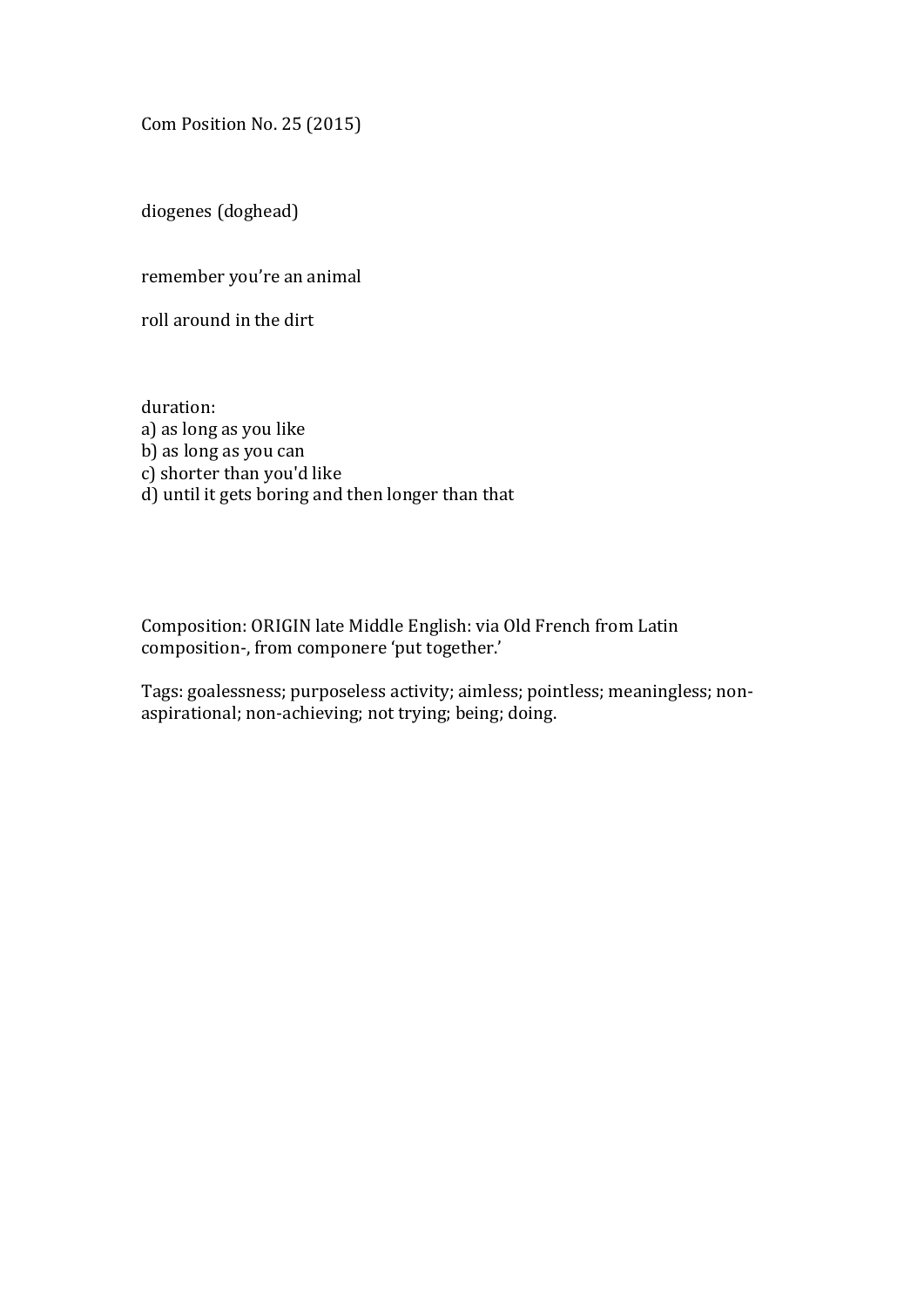Com Position No. 26 (2015)

frames (stolen from Brian Eno)

play with letting yourself be aware of the frames around things and things you and other people / animals do

physical political cultural social emotional relational financial psychological ecological historical geographical biological etc.

if you feel like it play with the idea that frames can be changed and interchanged

mess around with it fuck things up beautifully

duration: a) as long as you like b) as long as you can c) shorter than you'd like d) until it gets boring and then longer than that

Composition: ORIGIN late Middle English: via Old French from Latin composition-, from componere 'put together.'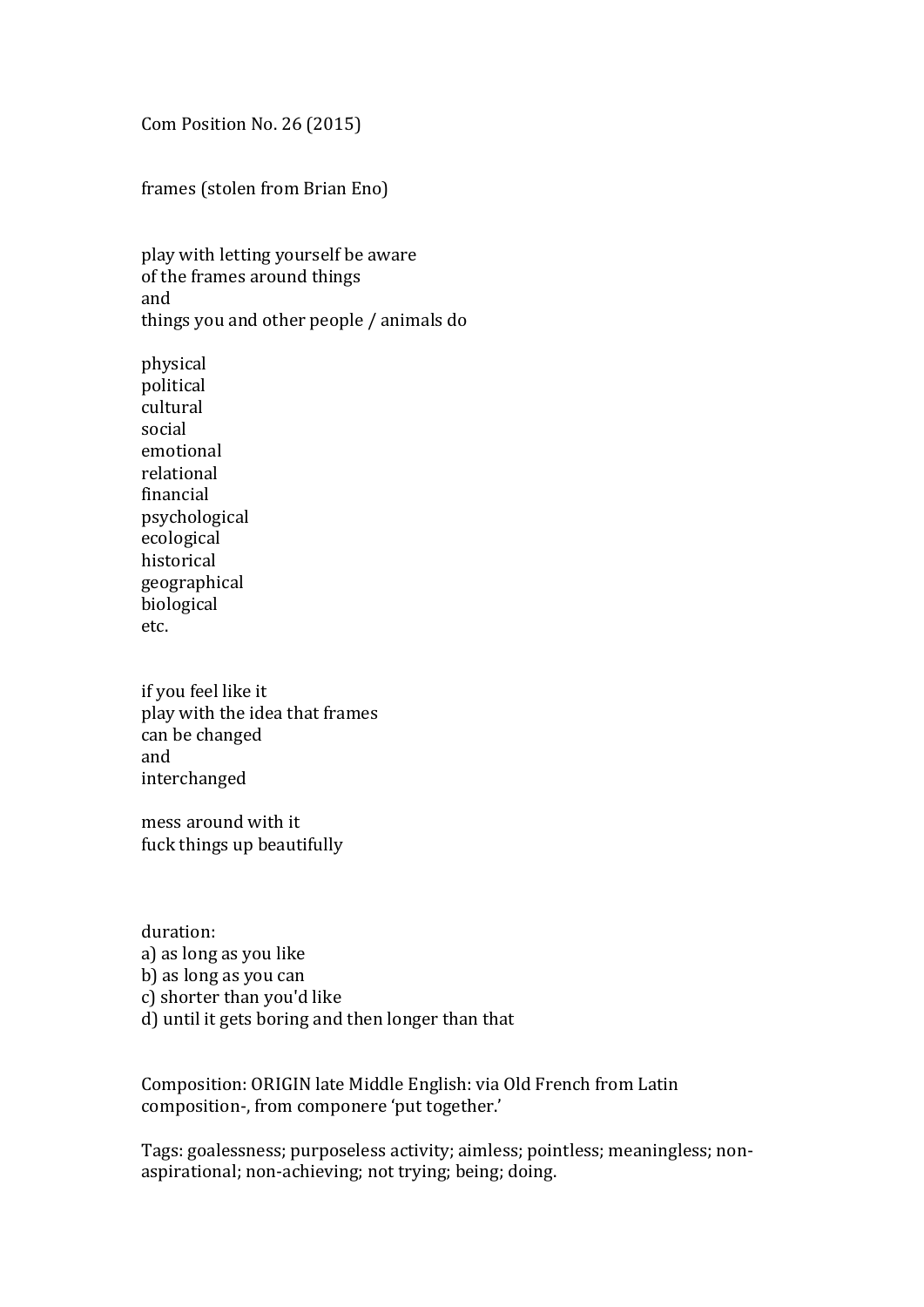Com Position No. 27 (2015)

notice something still

notice other things moving whilst noticing it sounds sights

duration: a) as long as you like b) as long as you can c) shorter than you'd like d) until it gets boring and then longer than that

Composition: ORIGIN late Middle English: via Old French from Latin composition-, from componere 'put together.'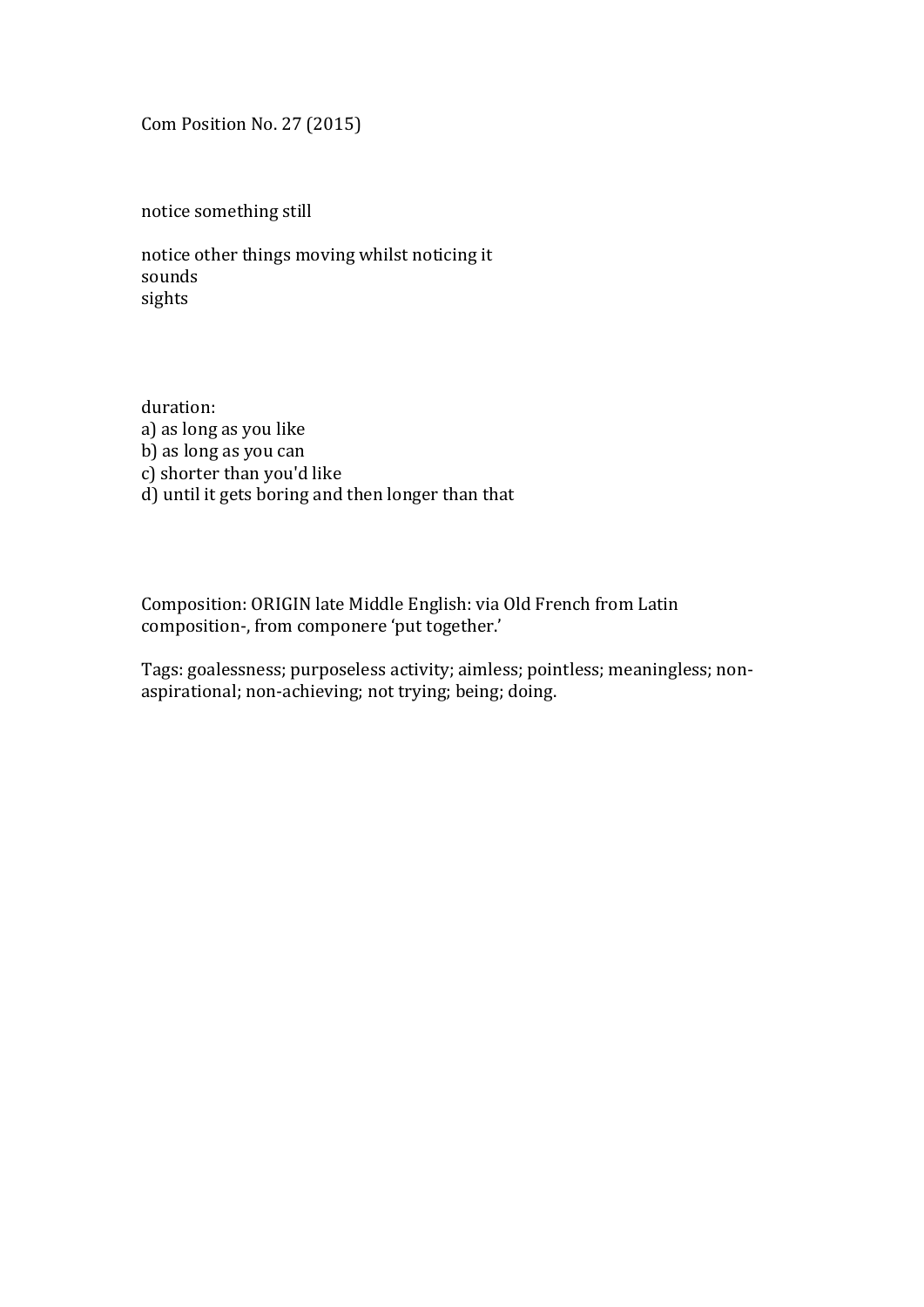Com Position No. 28 (2015)

(double entendre)

play with accidentally or wilfully or half-wilfully misunderstanding things you hear or read

play with being cheeky serious laughing

if you feel like it aimlessly store these misunderstandings in some form / various forms

Composition: ORIGIN late Middle English: via Old French from Latin composition-, from componere 'put together.'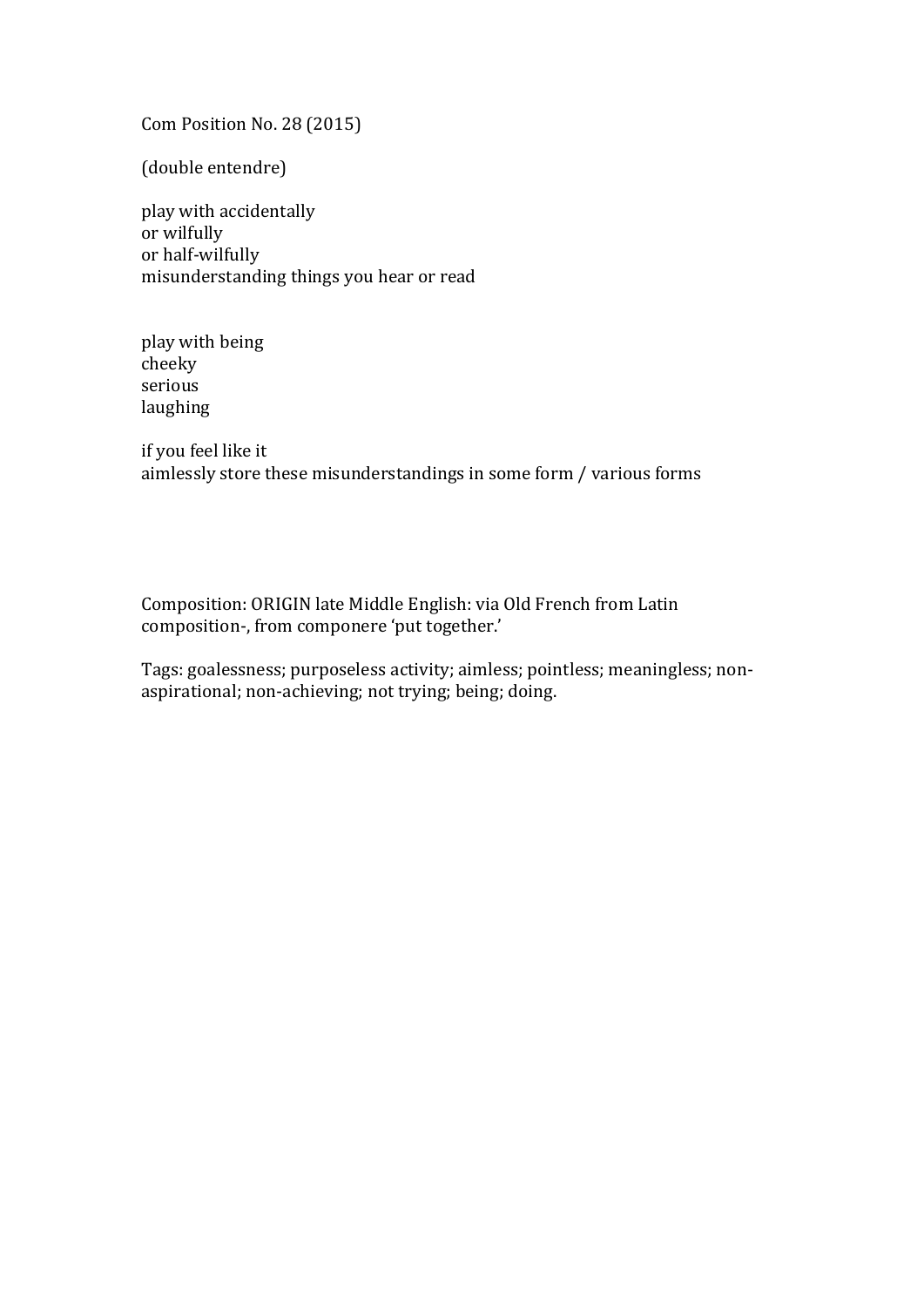Com Position No. 29 (2015)

uncover reveal allow something to speak

only allow thought or planning as much as is needed to assist the revelation of what is there already let these thoughts and plans be as light as they can possibly be

let thought and planning be the facilitation of something don't let them be 'the thing' itself

Composition: ORIGIN late Middle English: via Old French from Latin composition-, from componere 'put together.'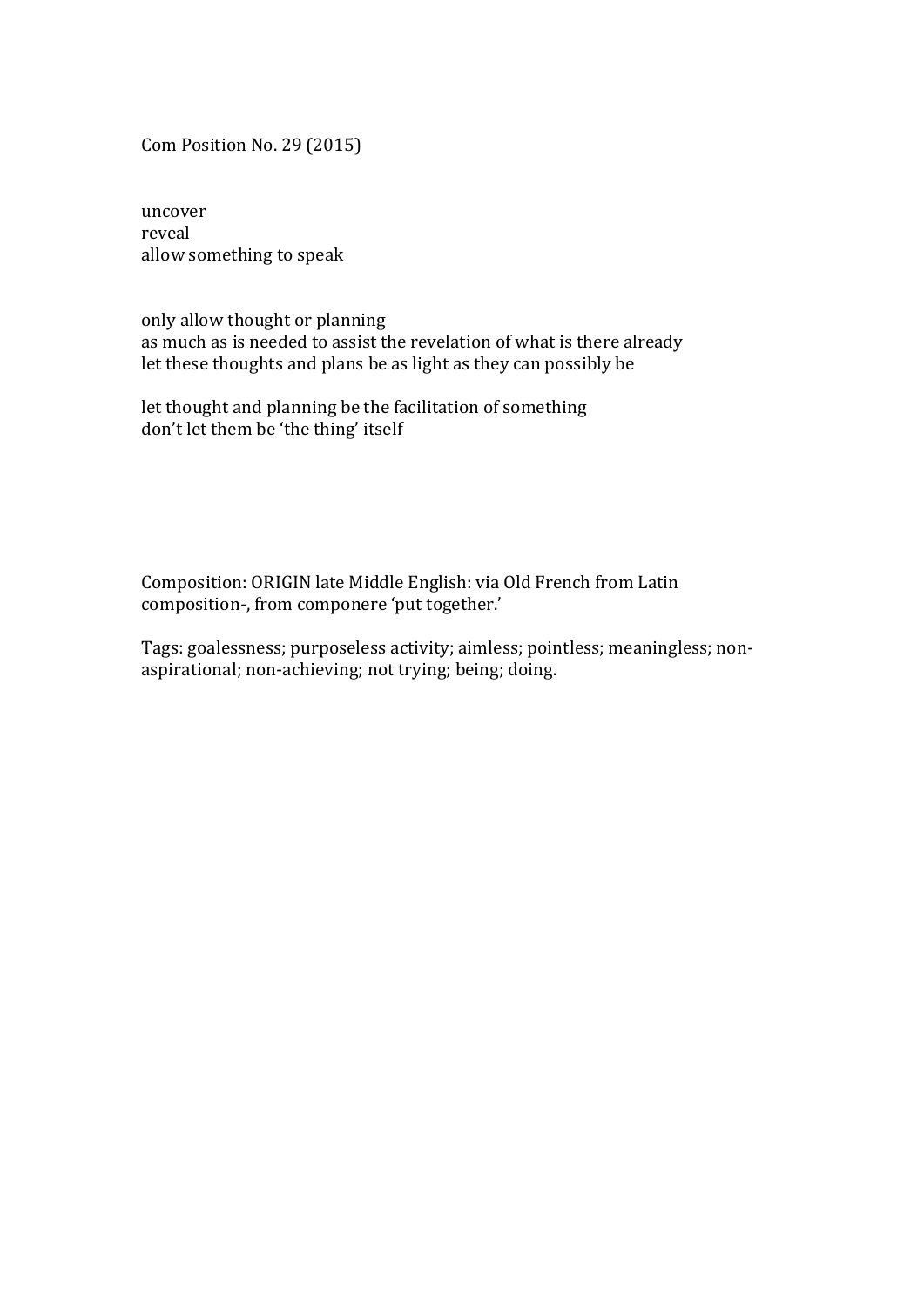Com Position No. 30 (2015)

allow something to come into being or to be revealed to you

play with not using your imagination

when you notice yourself bringing imagination or invention into play stop for a while gently notice that you're using your imagination and bring your attention back to awareness and doing

Composition: ORIGIN late Middle English: via Old French from Latin composition-, from componere 'put together.'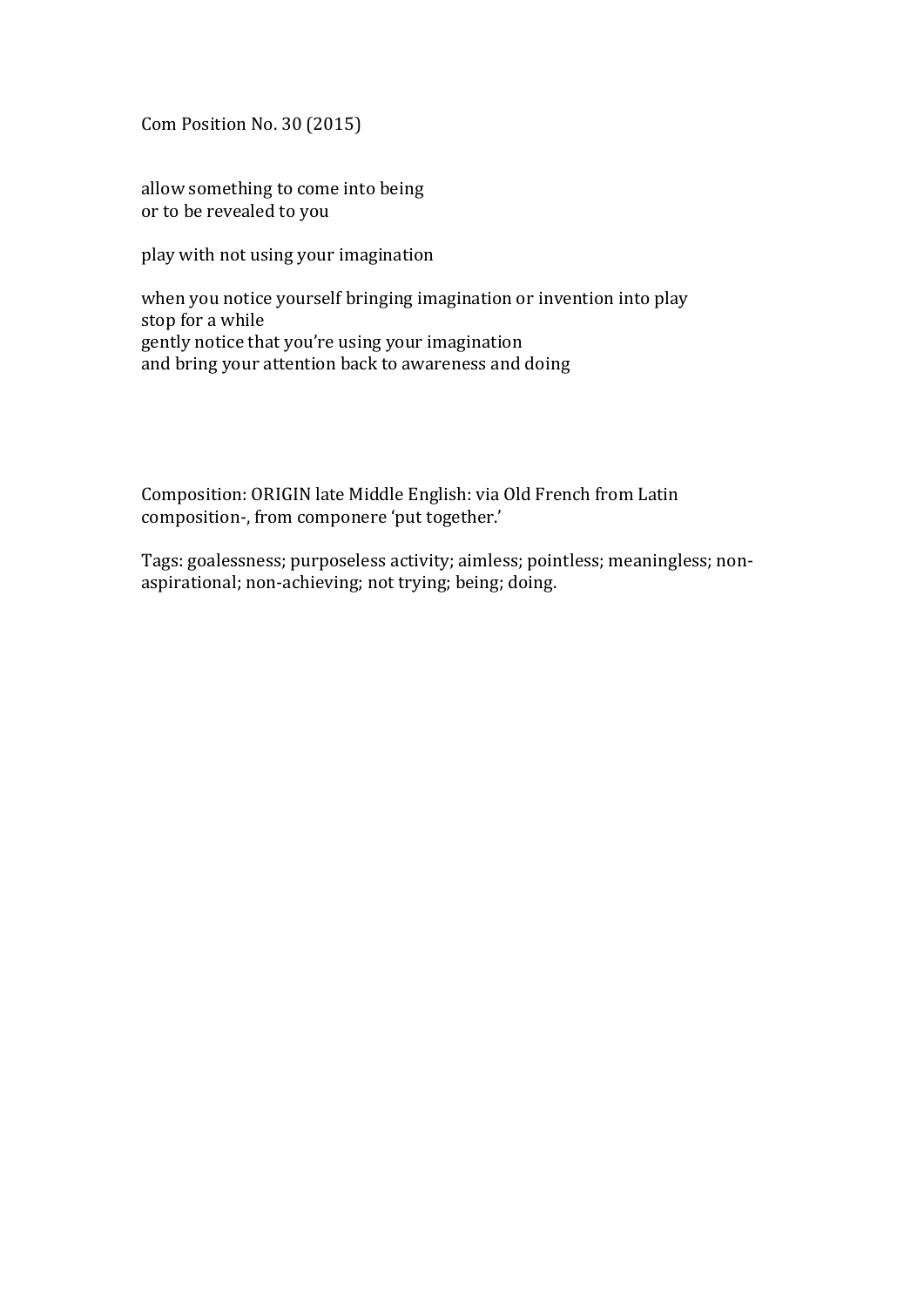Com Position No. 31 (2015)

everything 'around' 'the score'  $\overline{\phantom{a}}$  is also the score

Composition: ORIGIN late Middle English: via Old French from Latin composition-, from componere 'put together.'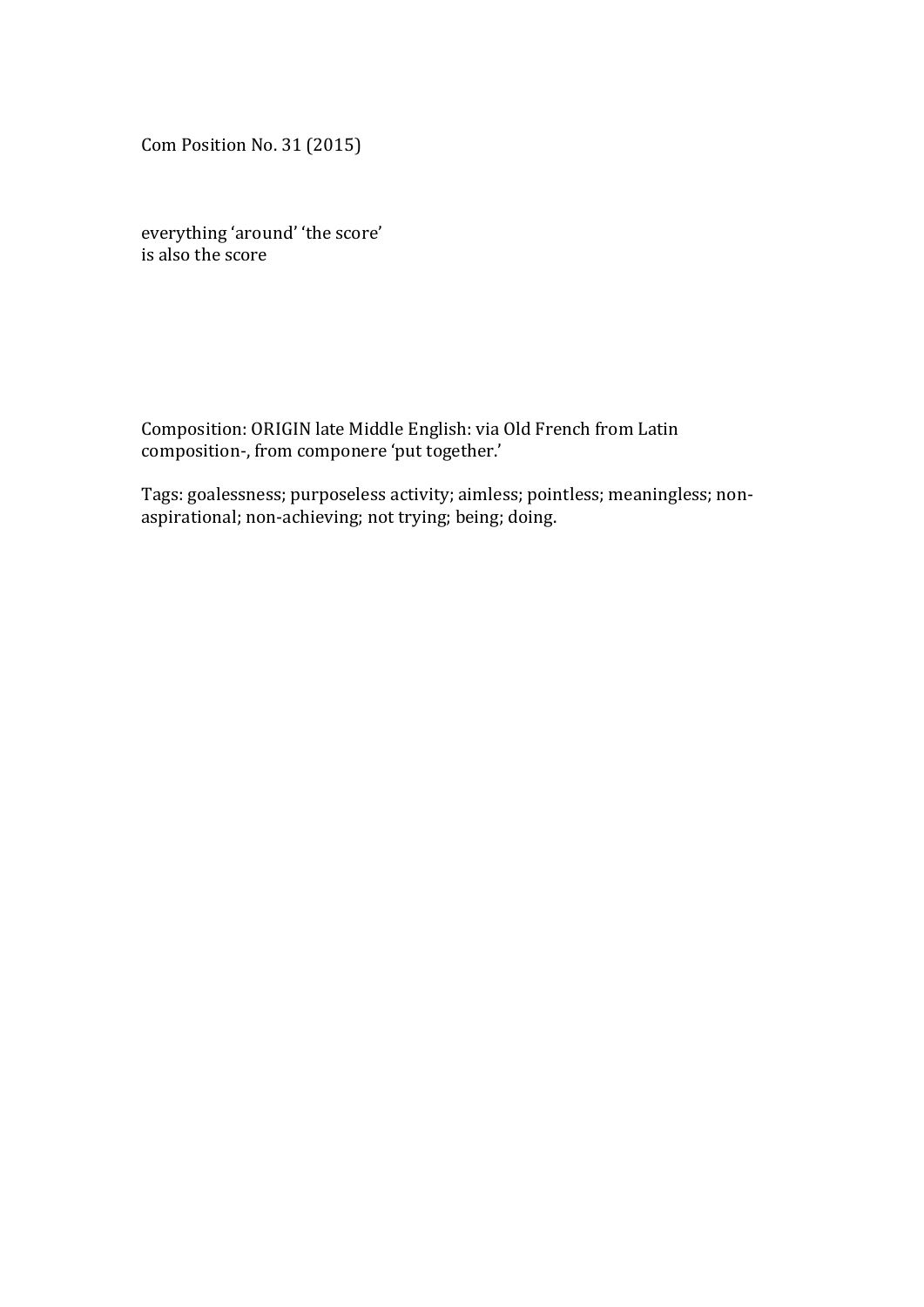Com Position No. 32 (2015)

delete status uninstall PR abandon career forego reputation unhook from financial value forget ambition release any hope that you will be any different than you are right now

here we go ...

(and-a-one-two-three-four …)

Composition: ORIGIN late Middle English: via Old French from Latin composition-, from componere 'put together.'